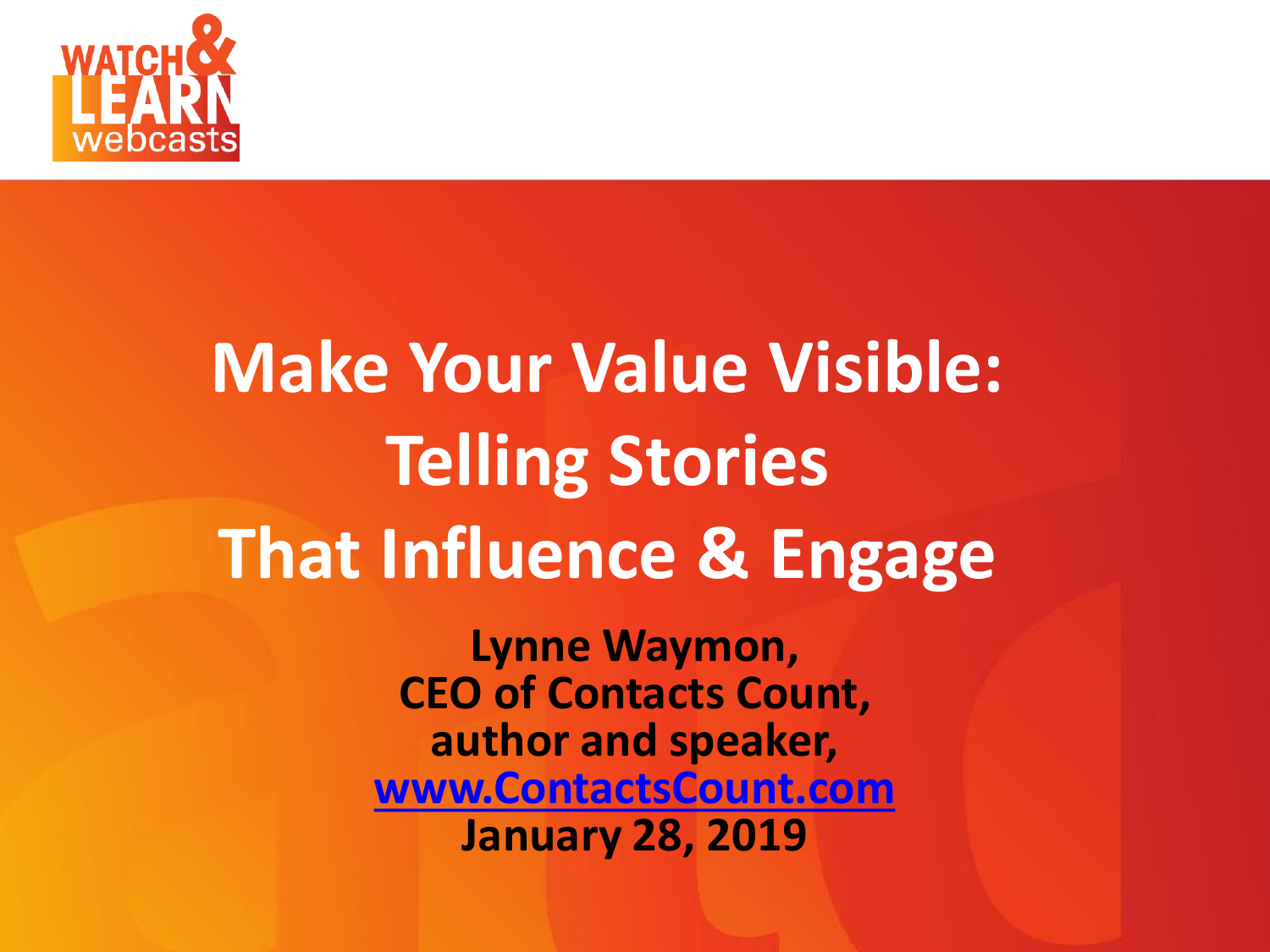# Today's Workshop

- Why stories are so powerful
- A 5-part formula for telling a story about your work or your organization
- Where & when can I tell stories?
- How can I make sure what I say teaches about my expertise?
- How can I influence & engage, but avoid bragging?

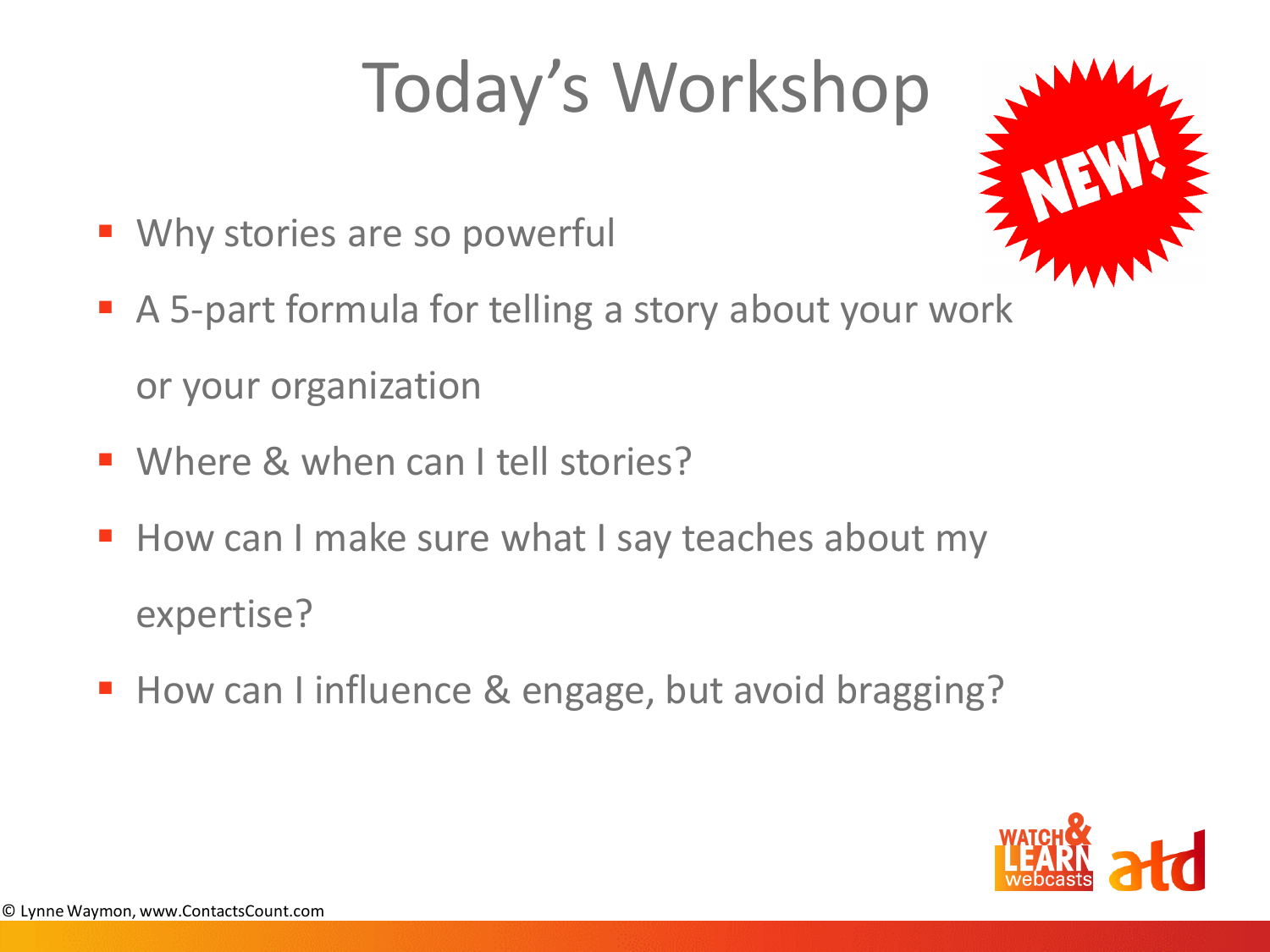## What is Networking?

- **EXTE acting people about your character and** competence
- **Example 1** Listening generously so you can give to them



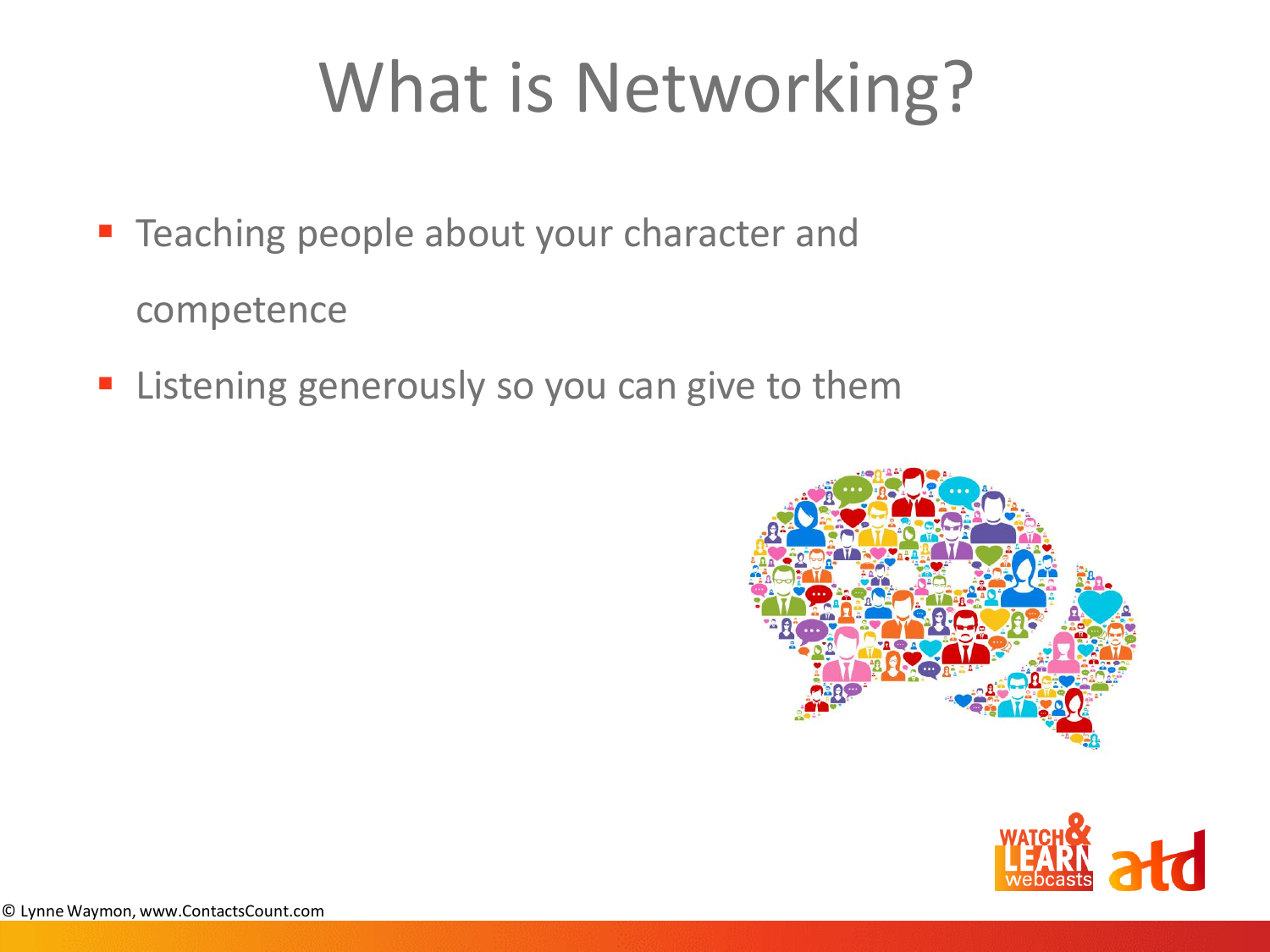## Why Tell Stories?

- **E** Stories stick
- $\blacksquare$  Stories teach
- **E** Stories make conversations flow
- **E** Stories make your expertise visible by giving a picture of you in action
- **EXTER Stories make it easier for others to send the right** opportunities your way

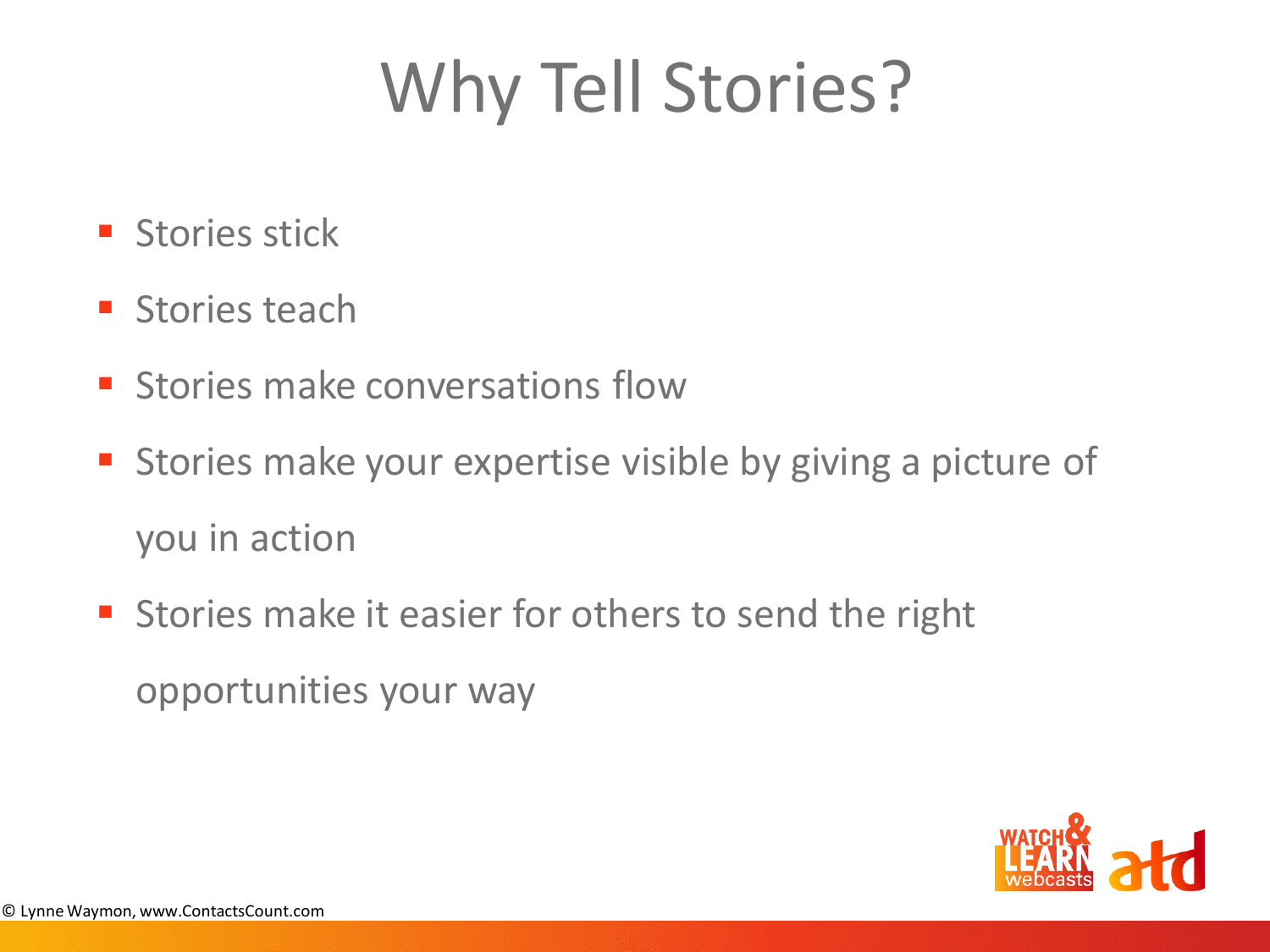## Ben's Story

You won't believe what happened in Seattle. I walked into the hotel training room, and thot – "Wow! Floor to ceiling windows looking out on the water! Great!" But I soon realized that people couldn't keep their eyes off the ocean. To tell the truth all of us were longing to be out there rather than in a 2-day Negotiation Skills course. So that evening I went to one of the boat companies and said, "Can I bring 14 people on your boat tomorrow. We'll need a meeting room for 14 . . . "

The next two days, we had our course on the boat. We worked hard, spent a little more money, but strolling on the deck during breaks made it all worth it.

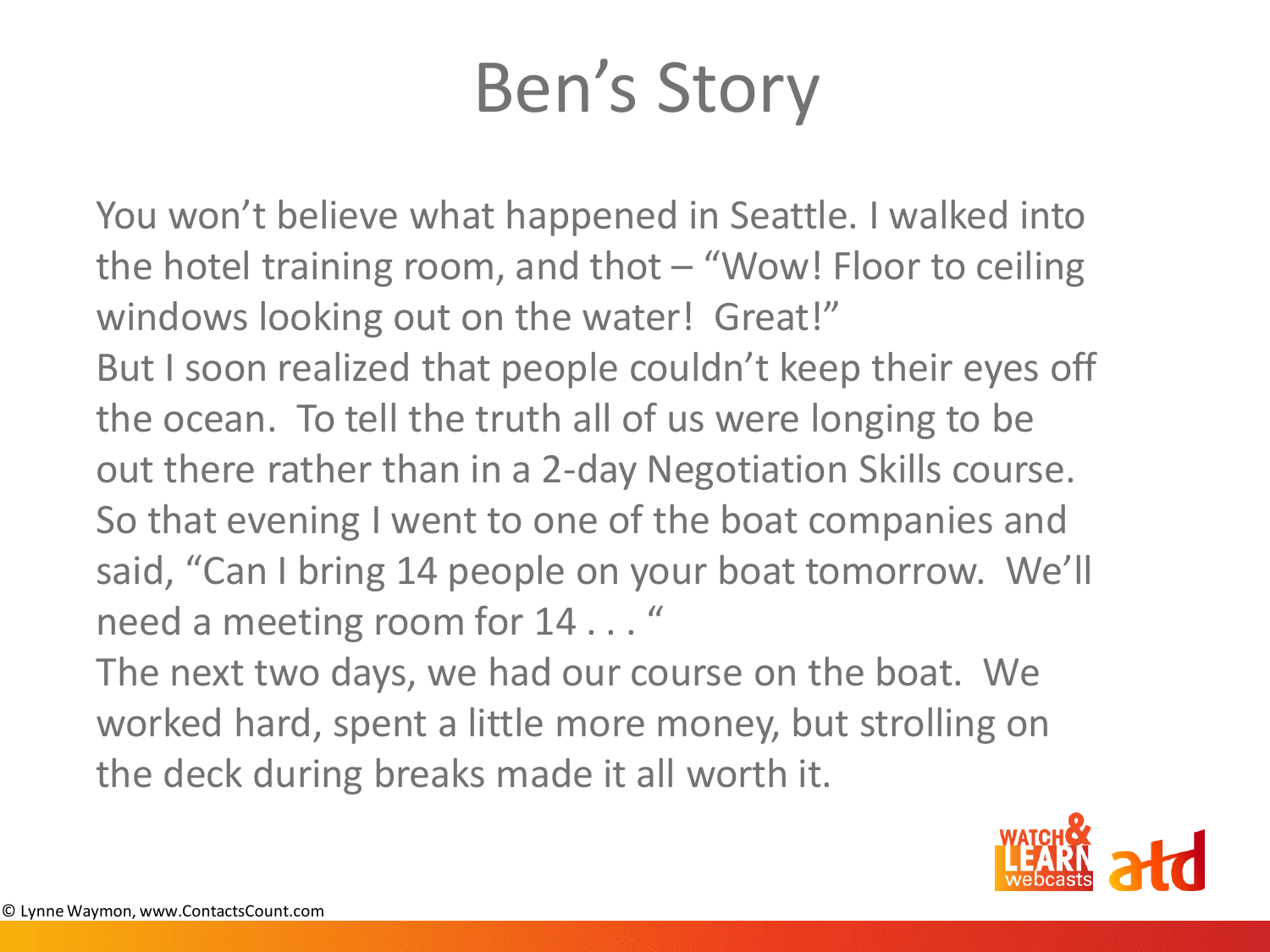## Evaluating Ben's Story

- What do you know about Ben?
- What was most memorable?
- What did the story show about Ben's character and competence?
- Was the story interesting to listen to?
- Did the story show confidence without bragging?

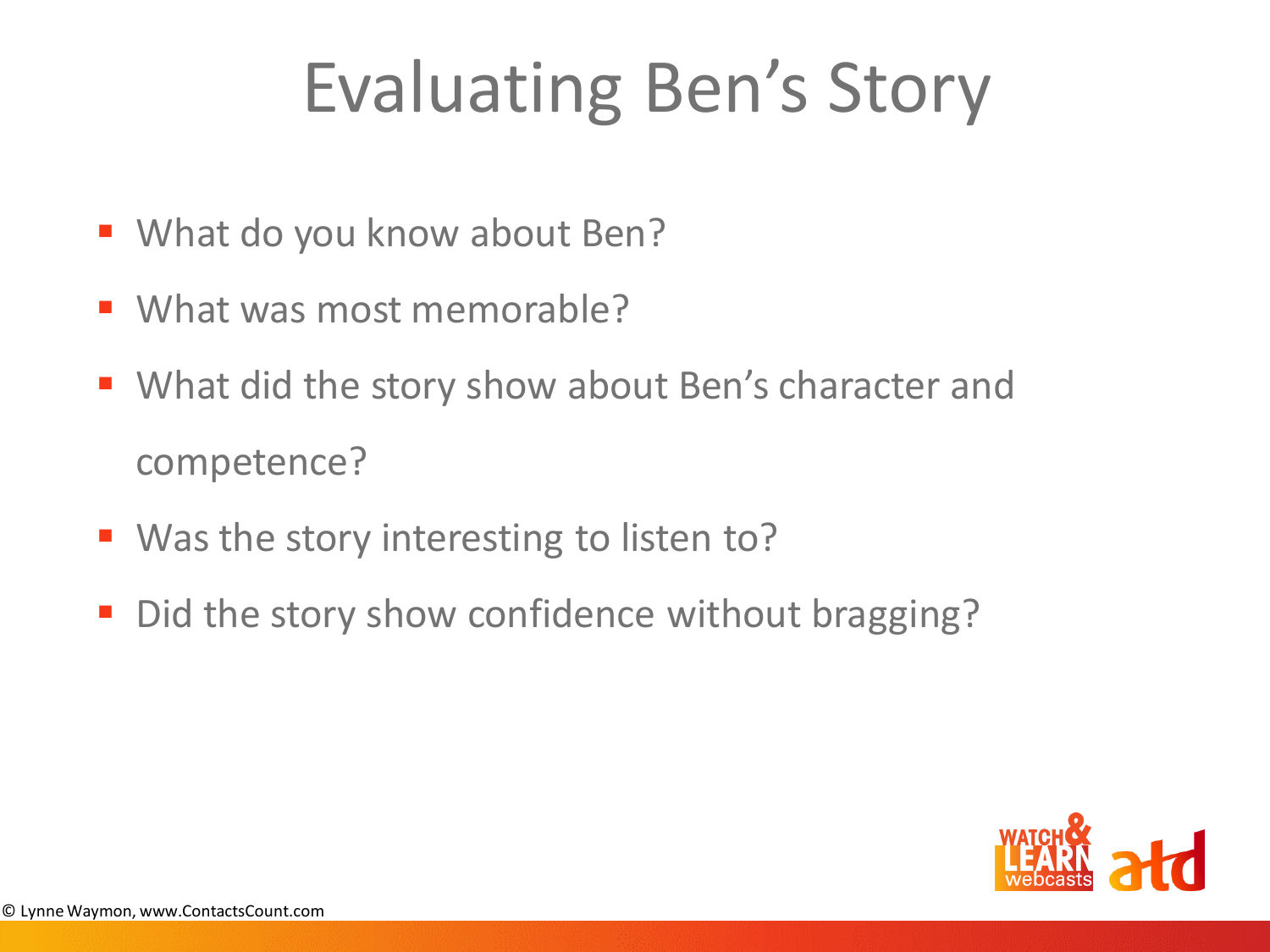## Creating Your Story

- The Segue
- **The Situation**
- The SNAFU
- **The Solution**
- **The Significance**



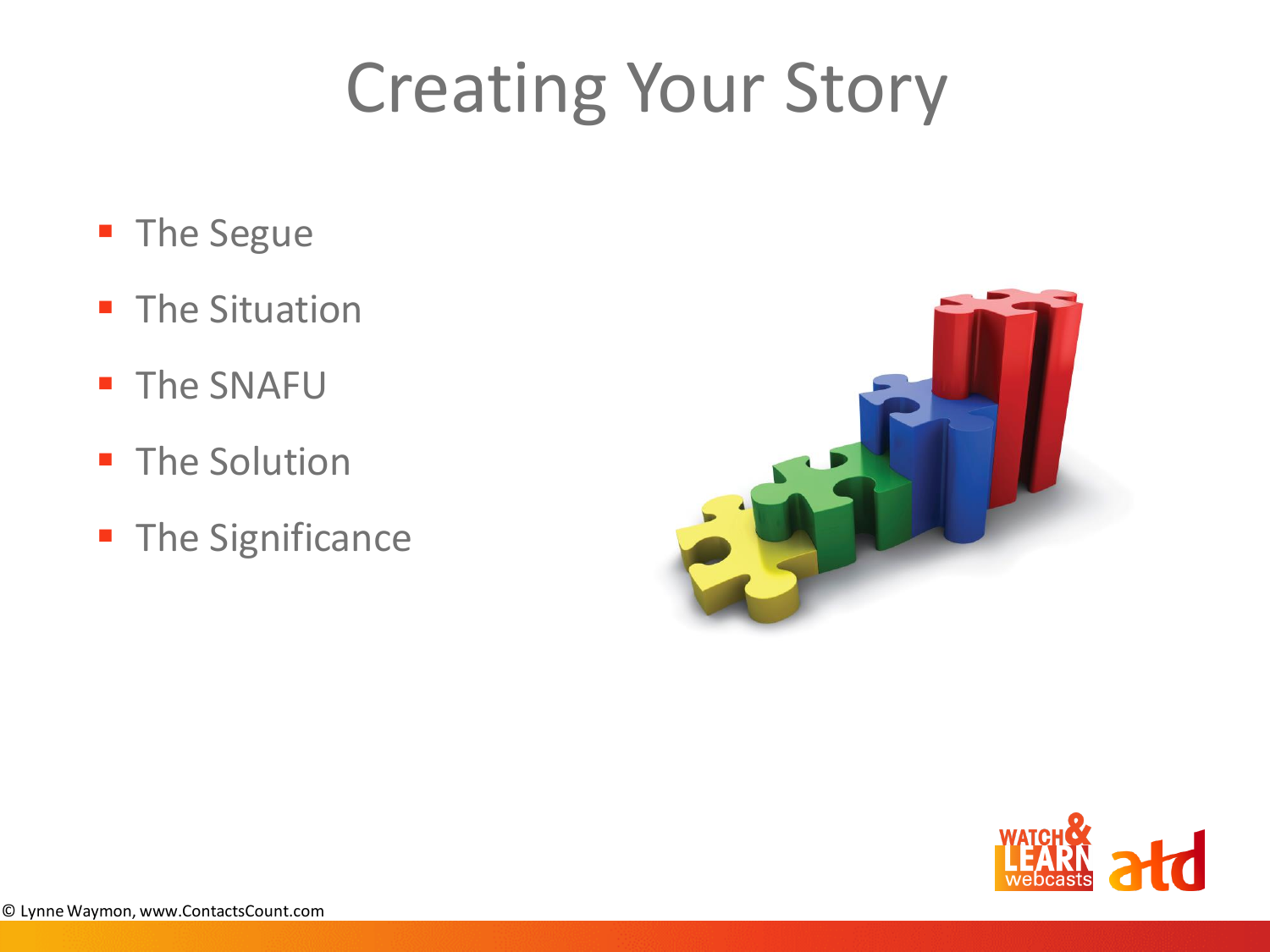## What Makes a Good Story?

- **S** Strategic
- **U** Unique
- C Clear
- C Concrete
- **E** Exciting
- **S** Short
- **S** Service-oriented



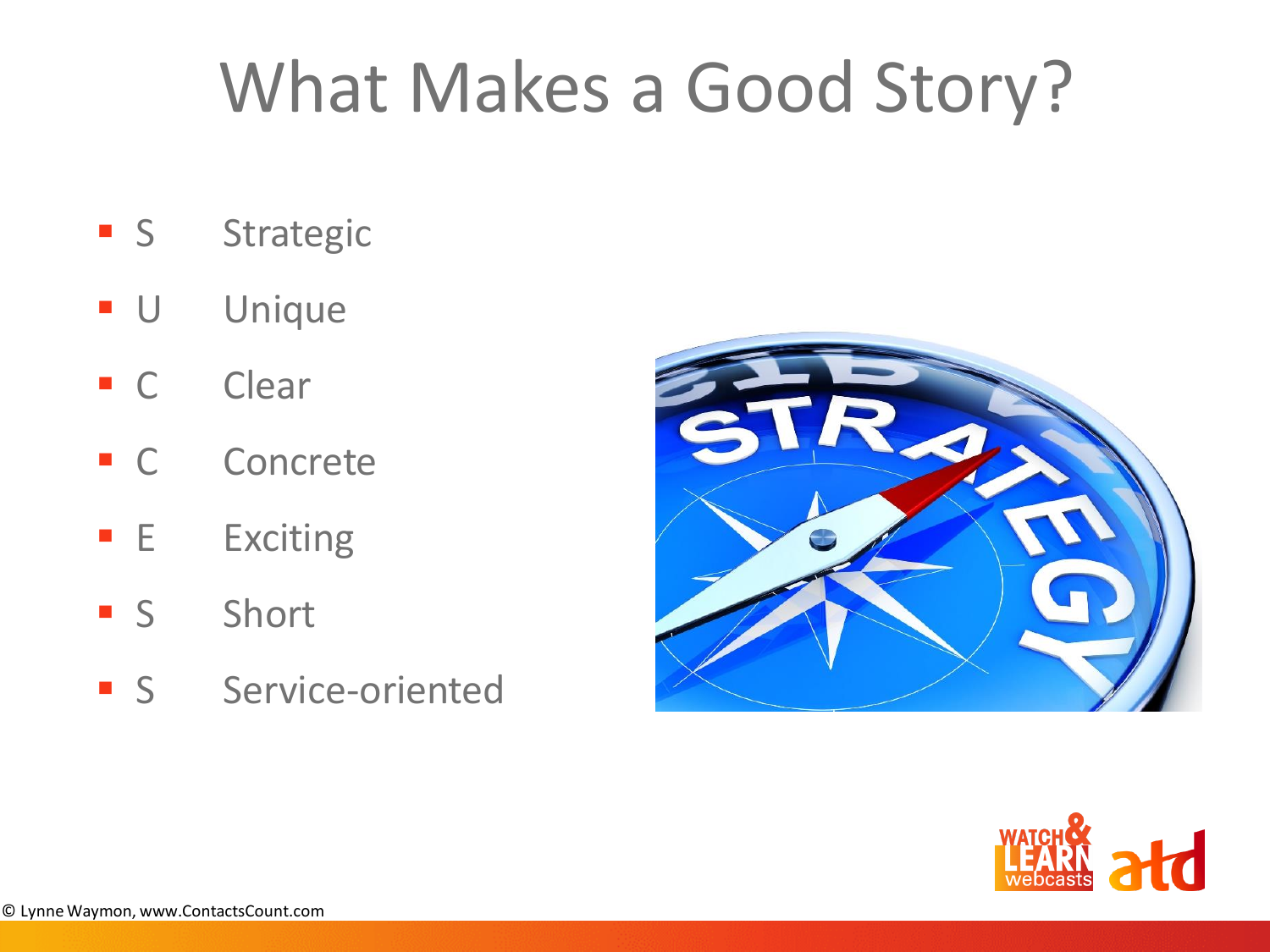#### Find the Turn-Around

- Once upon a time . . .
- **B** Suddenly ...
- **E** Luckily . . .
- Happily ever after . . .
- (or lessons learned!!)



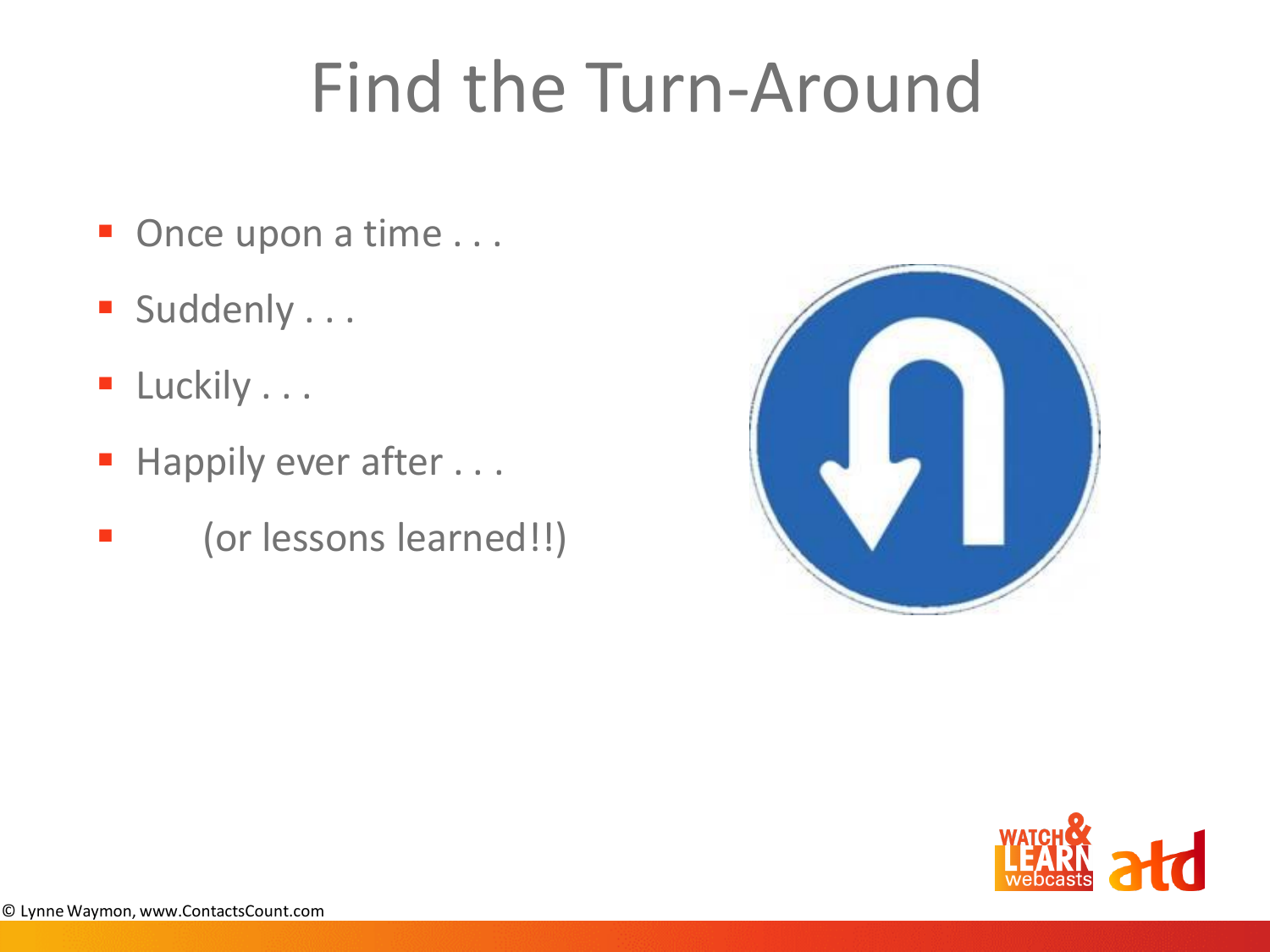## Stephanie's Story

**Segue:** I worried that people in our company didn't really see the value that our HR services could bring.

**Situation:** I have 10 HR Managers who's job it is to service all the far-flung departments and needs. But I wondered, "How far is their reach?" **SNAFU:** I asked my Mgrs. to each list their 10 best contacts in the company – people who would tell them the truth about what's going on & alert them to needs & trends. Should have had 100 different names – but only had 57 different names cam up! Do you see the conclusion I had to come to? We had relationships with the loudest voices, but what about all the others folks whom we could guide . . . And who could guide us? **Solution:** We put together a plan for reaching out, building wider and deeper networks, and making our services more visible. **Significance:** We knew things had changed when a new Division Head was

hired and said to me, "Let's have lunch. 3 people in my group told me you all are movers and shakers."

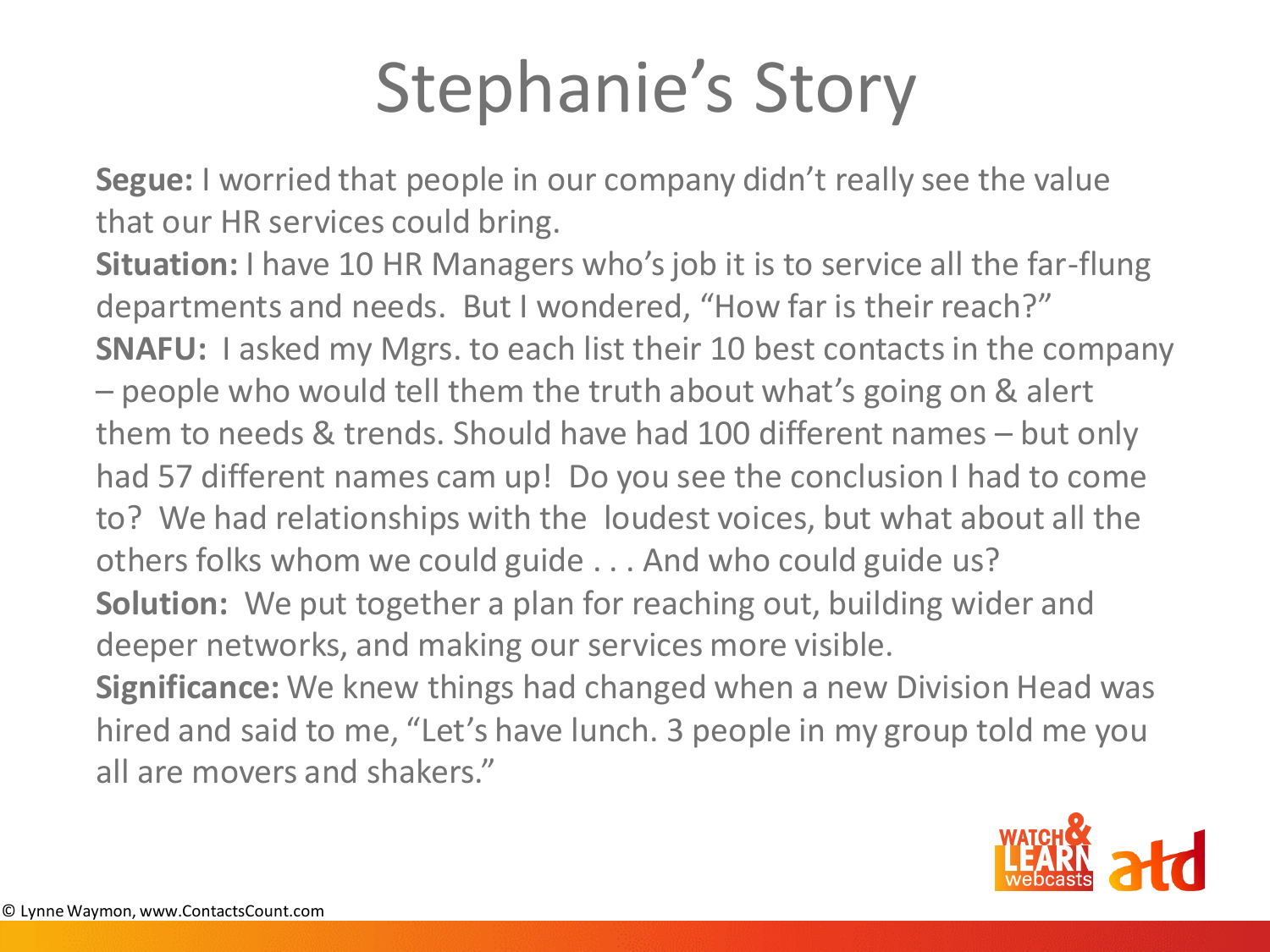## Evaluating Stephanie's Story

- What do you know about Stephanie?
- What was most memorable?
- Would the story influence you?
- Was the story engaging to listen to?
- Did the story show confidence without bragging?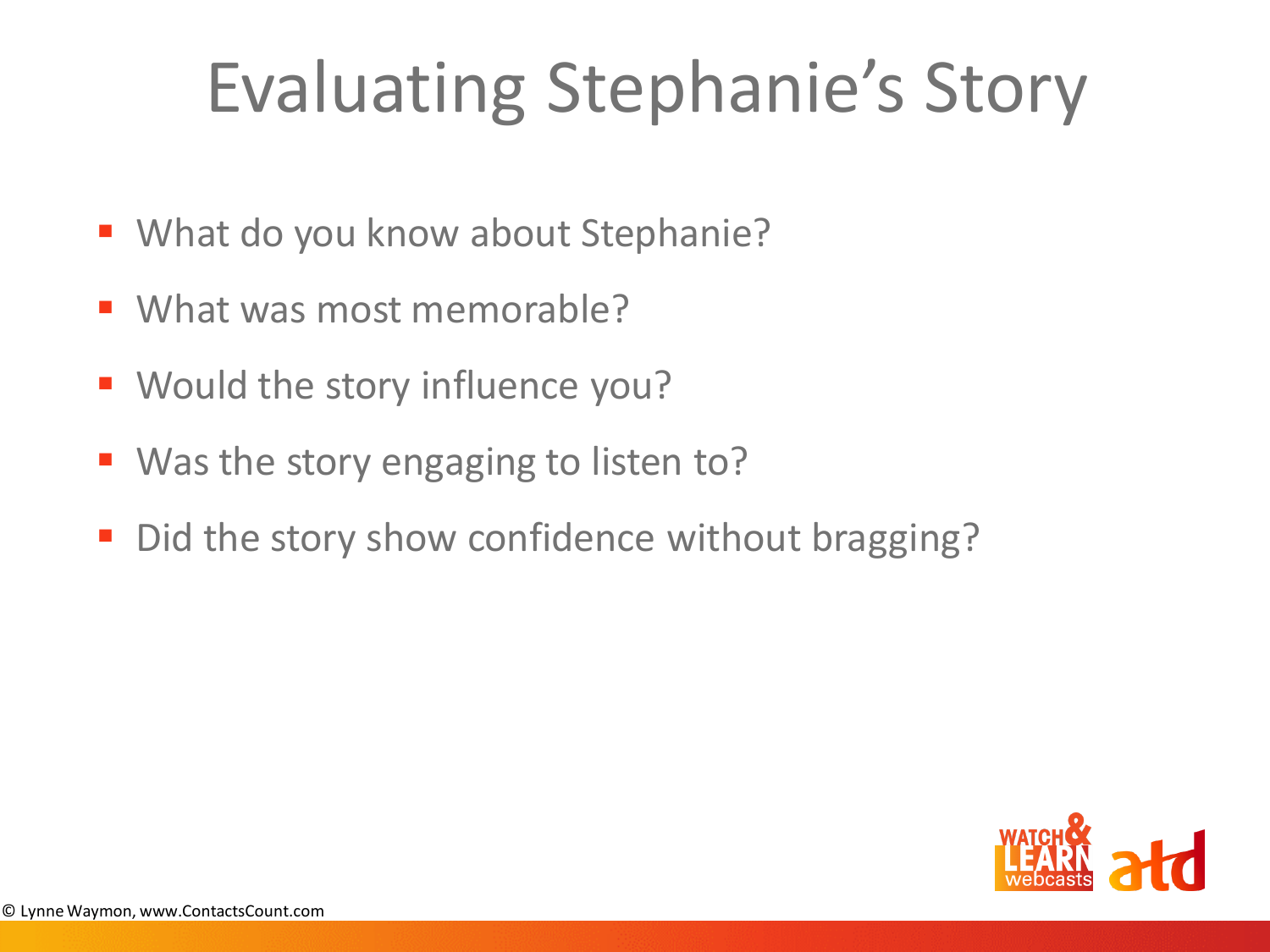## Mirav's Story

**Seque:** All of a sudden our non-profit was growing like never before. **Situation:** Our Executive Director said we'd better get ready to triple our Recruitment and Orientation Programs and put it on in 2 new cities due to so many new hires.

**SNAFU:** AND we had to figure out how to do it with only one new halftime staffer who had to get up to speed fast herself!

**Solution:** We decided to turn this into a chance to update the program by bringing together experienced staffers for a 2-day design retreat. They got so excited about the plan that they wanted to teach parts of the program – just what I'd secretly hoped for!

**Significance:** I'm so proud of the staff - we turned a problem into an opportunity and already new hires are doing more faster.

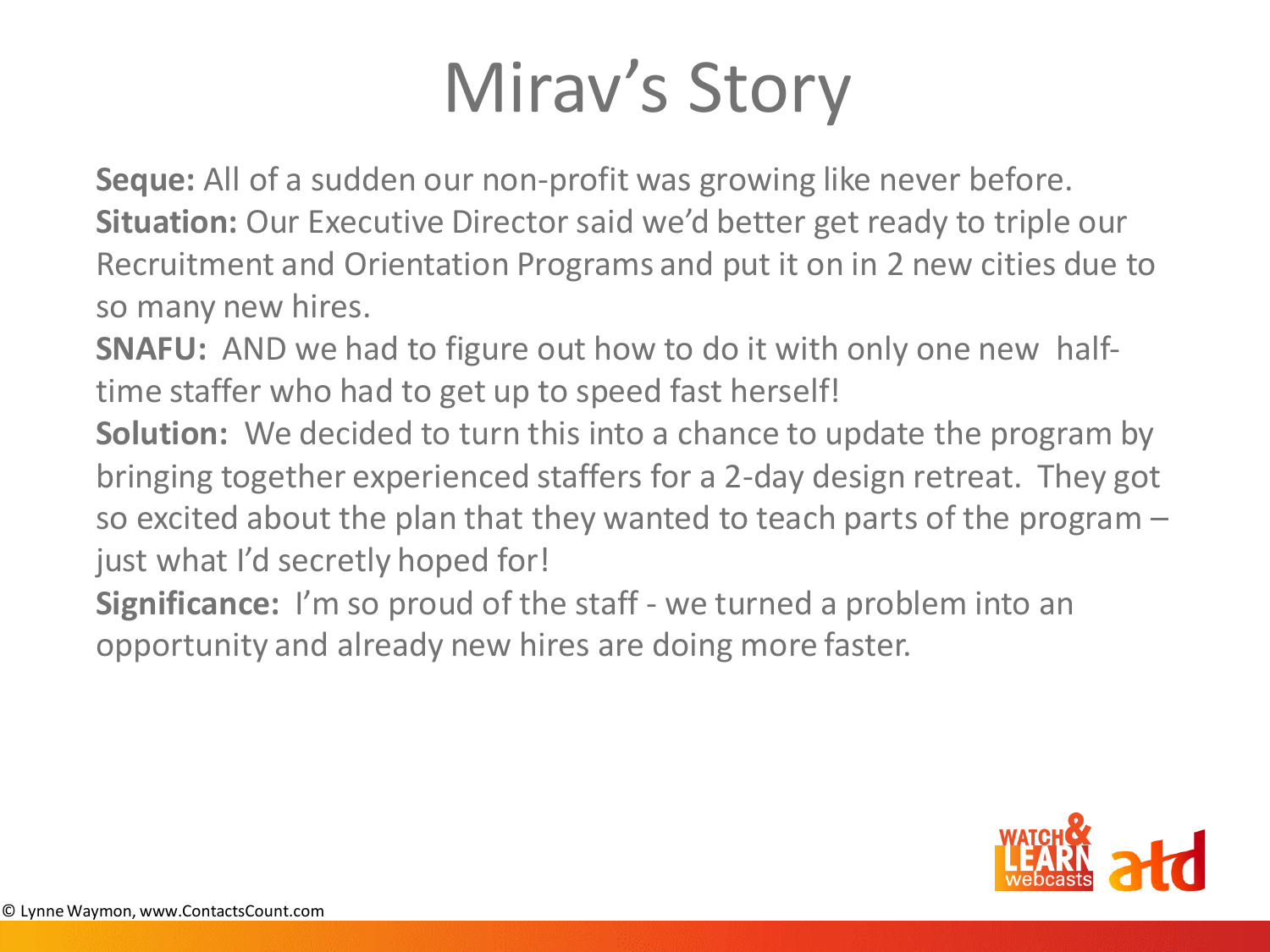## Evaluating Mirav's Story

- What do you know about Mirav?
- What was most memorable?
- Would the story influence you?
- Was the story engaging to listen to?
- Did the story show confidence without bragging?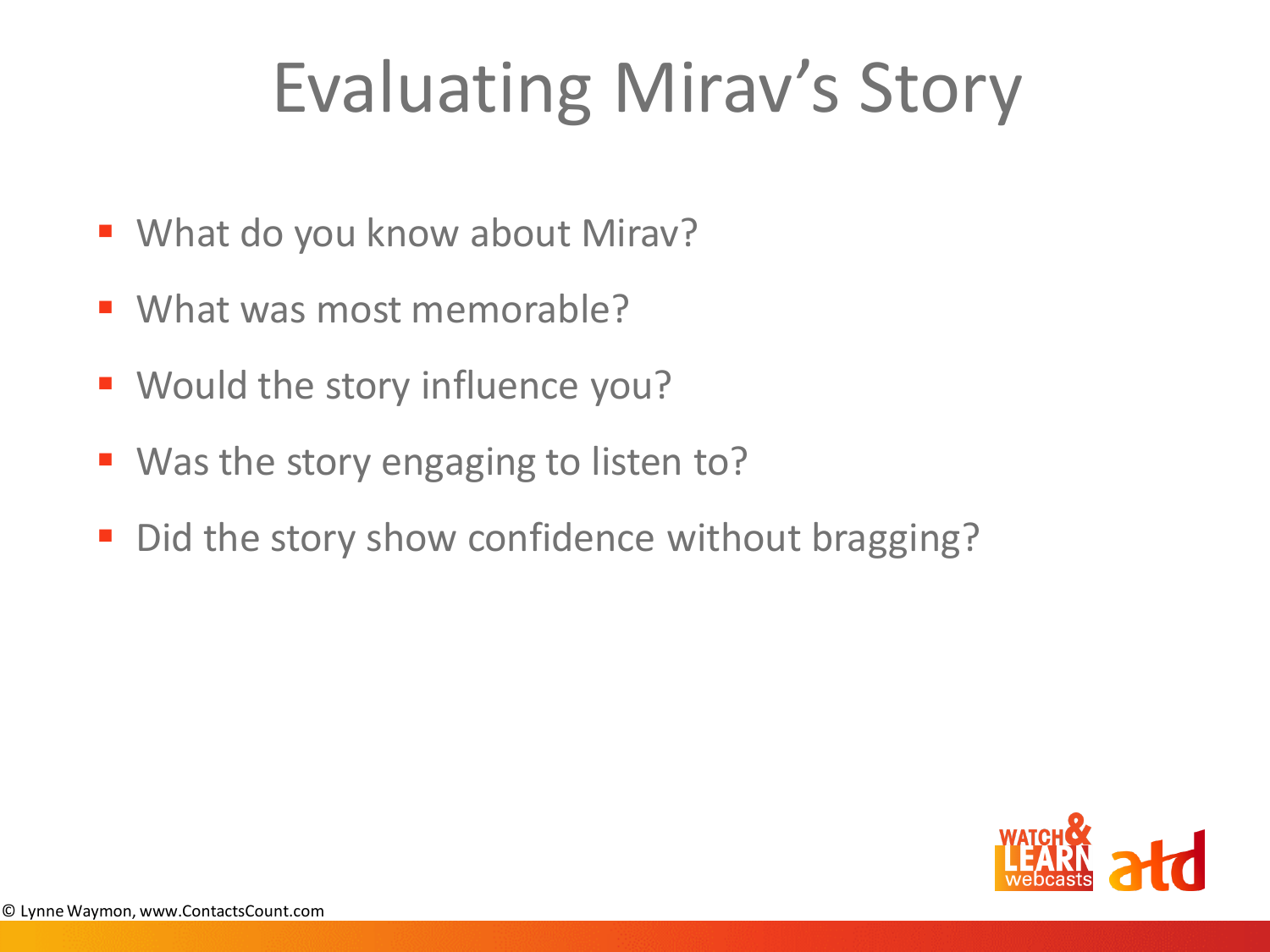## Poll – Please select 2

What's hard about coming up with good stories?

- 1. My job isn't that interesting.
- 2. I don't want to brag.
- 3. I wouldn't know when/how to tell them.
- 4. I'd rather not have the spotlight on me.
- 5. People won't "get" what I do too technical.

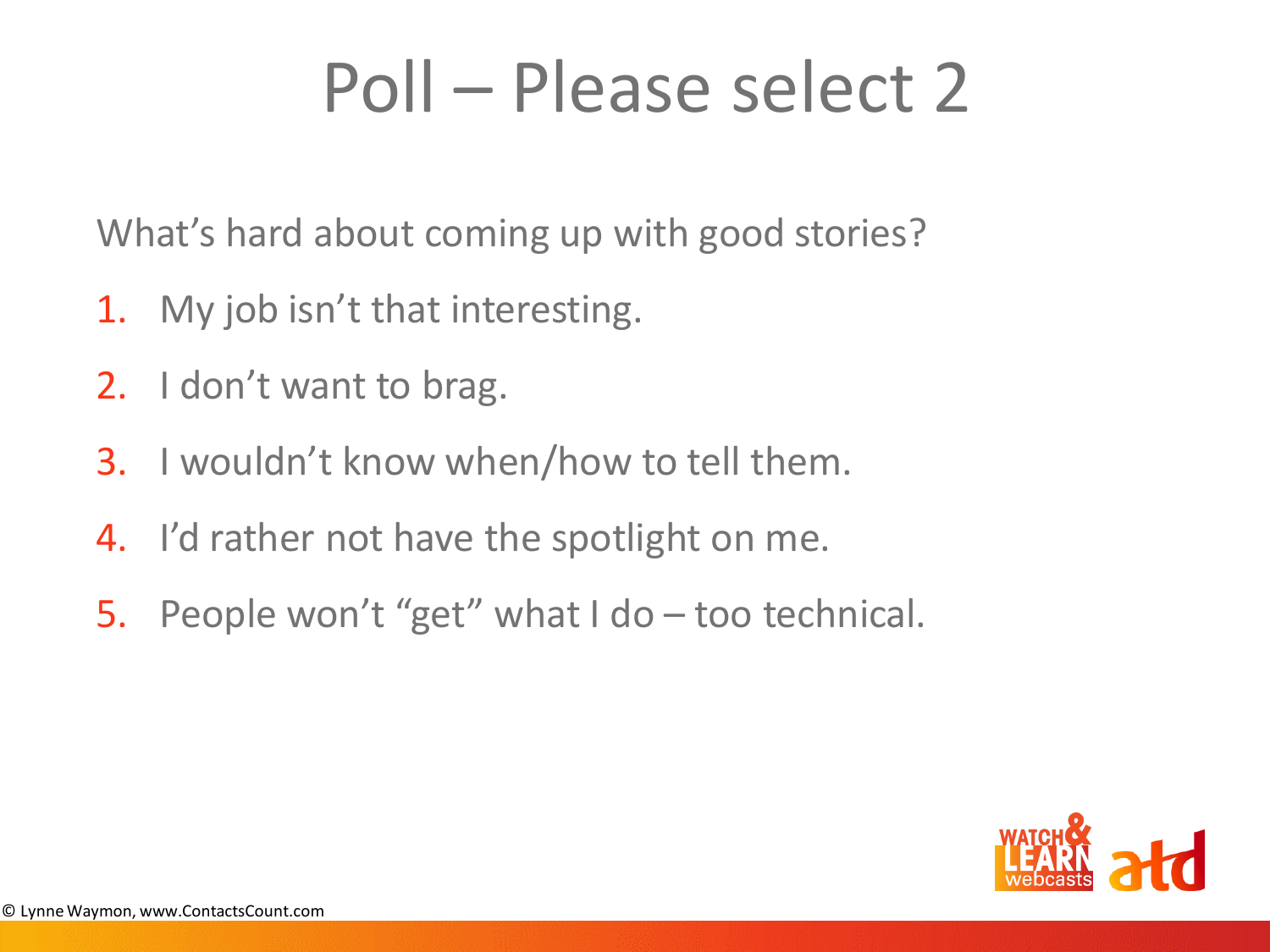## How To "Find" Stories

- Notice your successes at work and in life
- Notice situations that brought out your best
- Notice times when your character and competence were tested
- Notice what others find unique and interesting about you

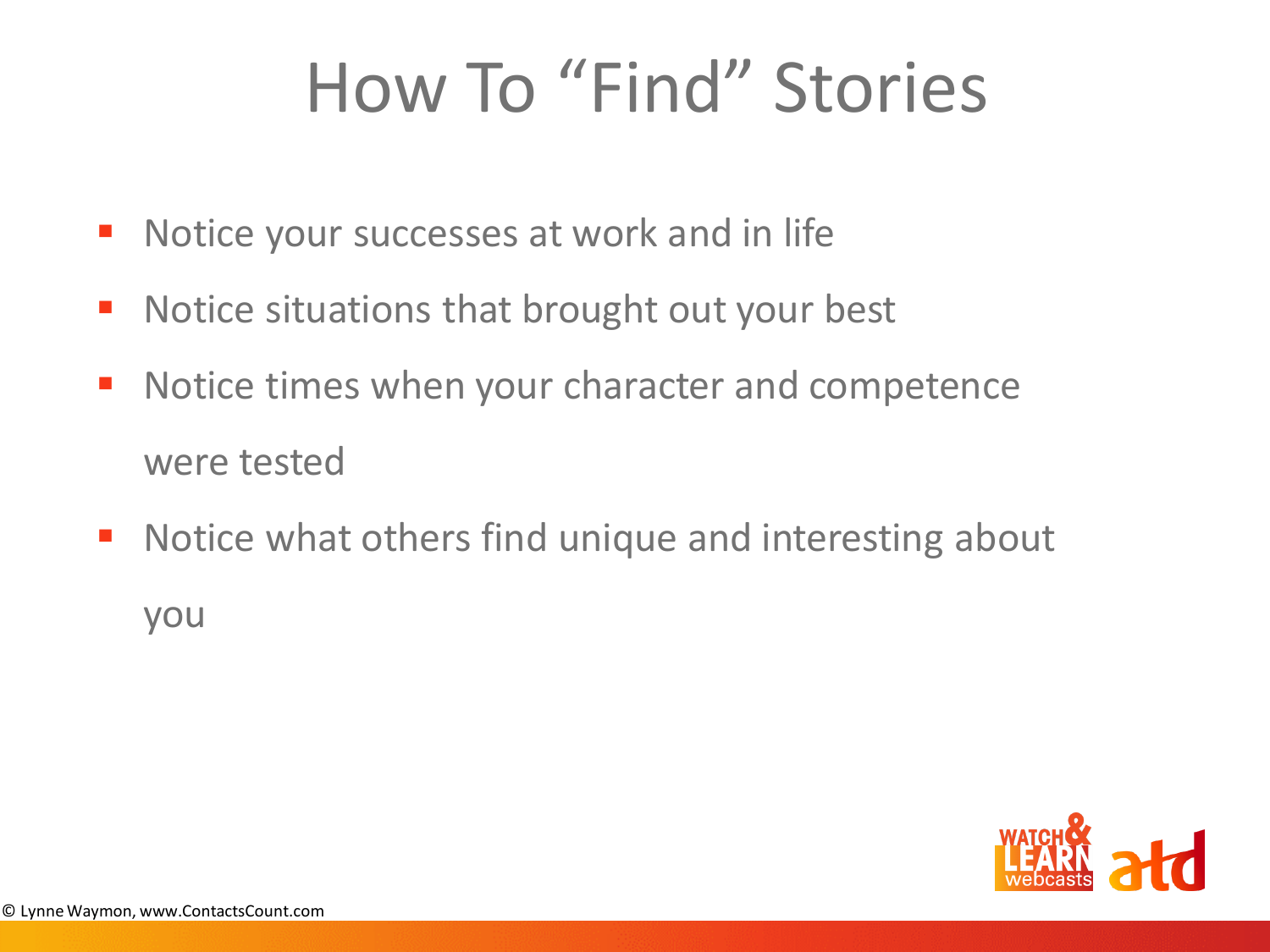## Where To Tell Stories

- Anytime, anywhere
- Before a meeting or conference begins
- In a taxi, on an airplane
- **Over a meal or coffee**
- At a reception or convention
- On the golf course, or at a party or social event

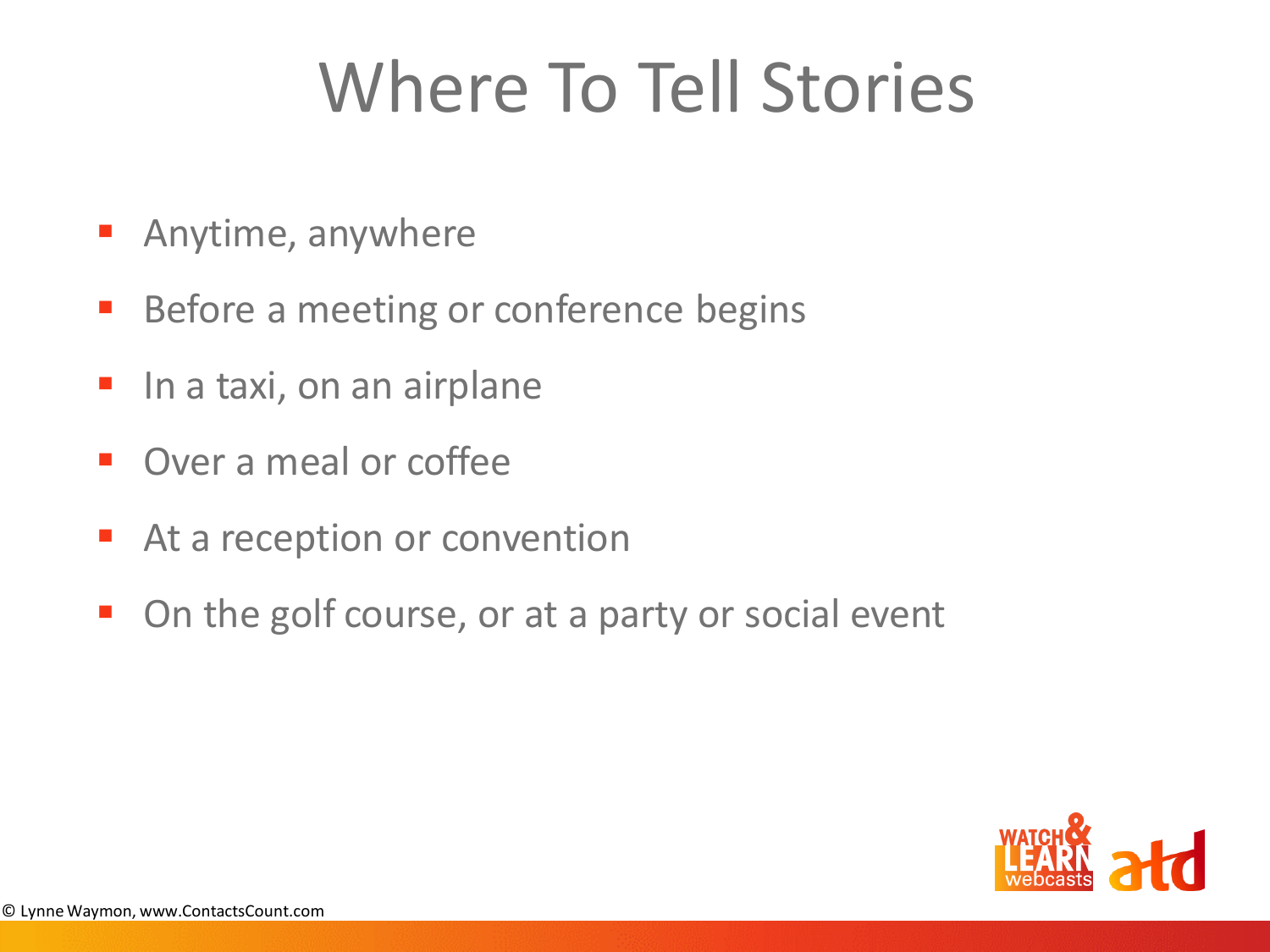#### Example

George wants to teach

"*That I'm comfortable with CEO's and celebrities."* 

Story: The time I drove Bill Gates to the airport when he

spoke at our national conference.

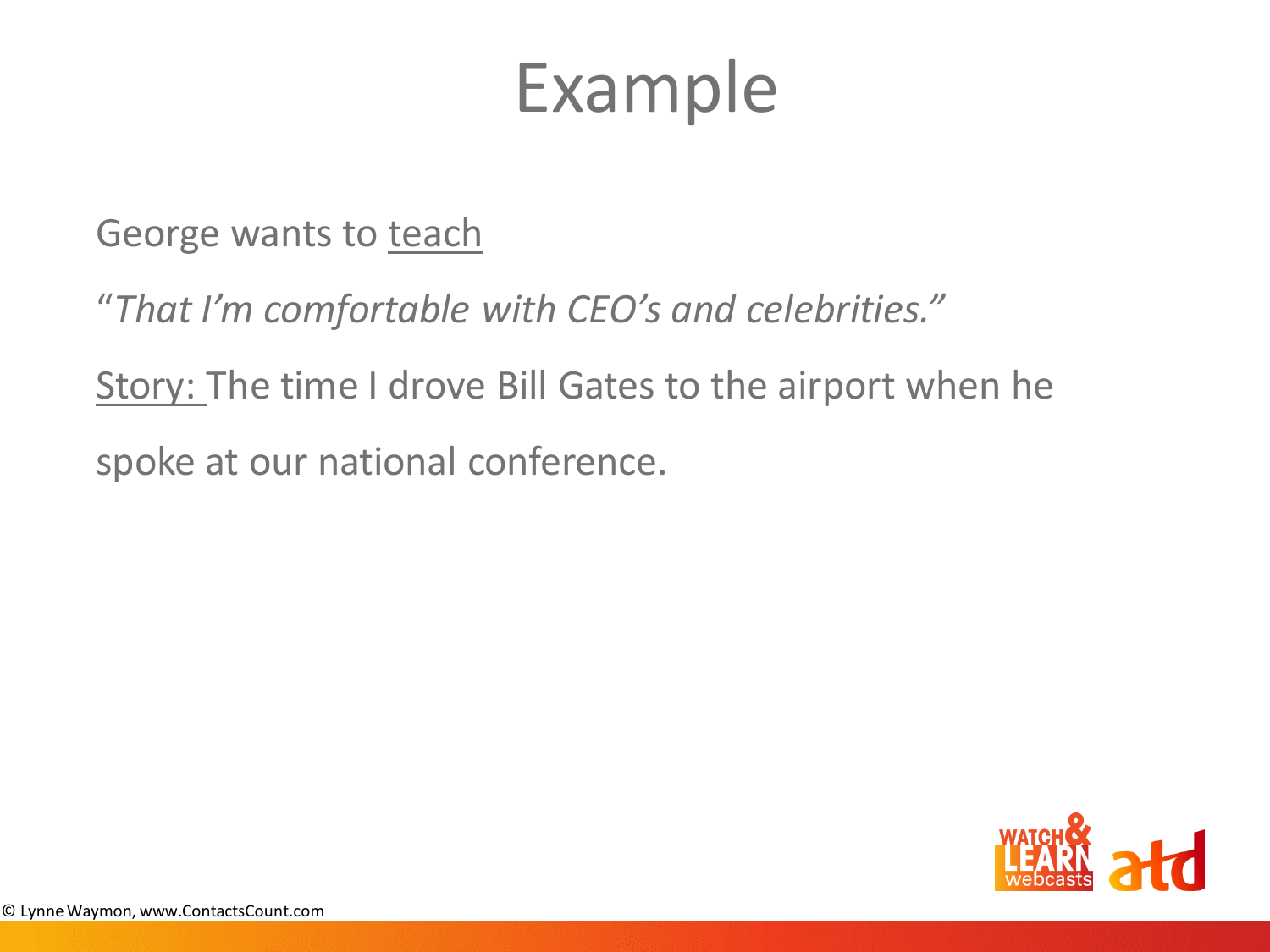#### Example

Sylvia wants to teach

*"That I'm a good negotiator and problem solver."* 

Story: How I got two colleagues who were arguing to

collaborate and fix the problem

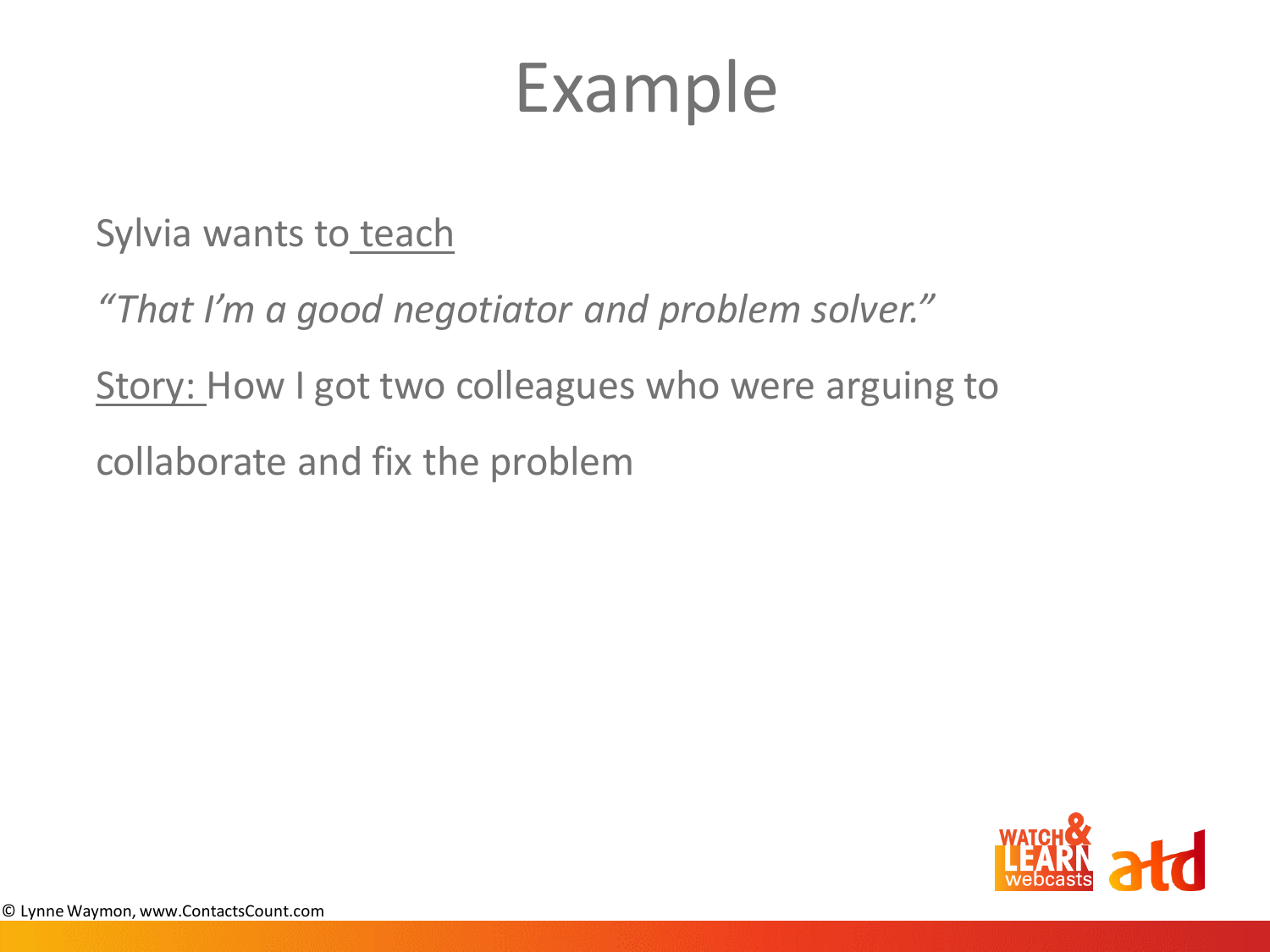#### Poll: My Biggest "Yes-but" choose one

- 1. I can't think of a good story.
- 2. What if I tell the same story twice?
- 3. My stories would be boring to those in other functions?
- 4. What if I get interrupted before I finish?
- 5. I don't know what the "significance" will be down the road.

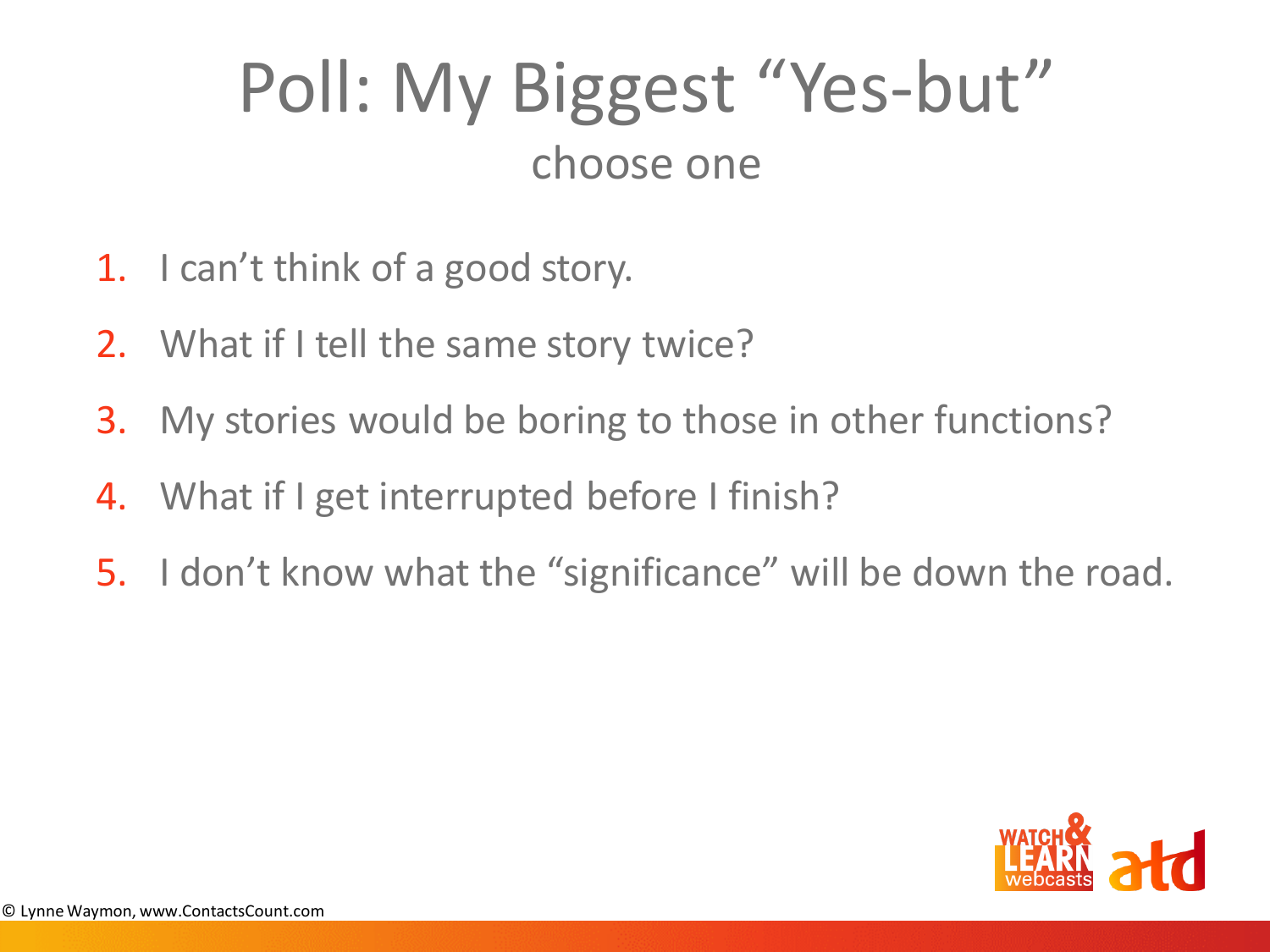

Please chat your questions.

Thanks!

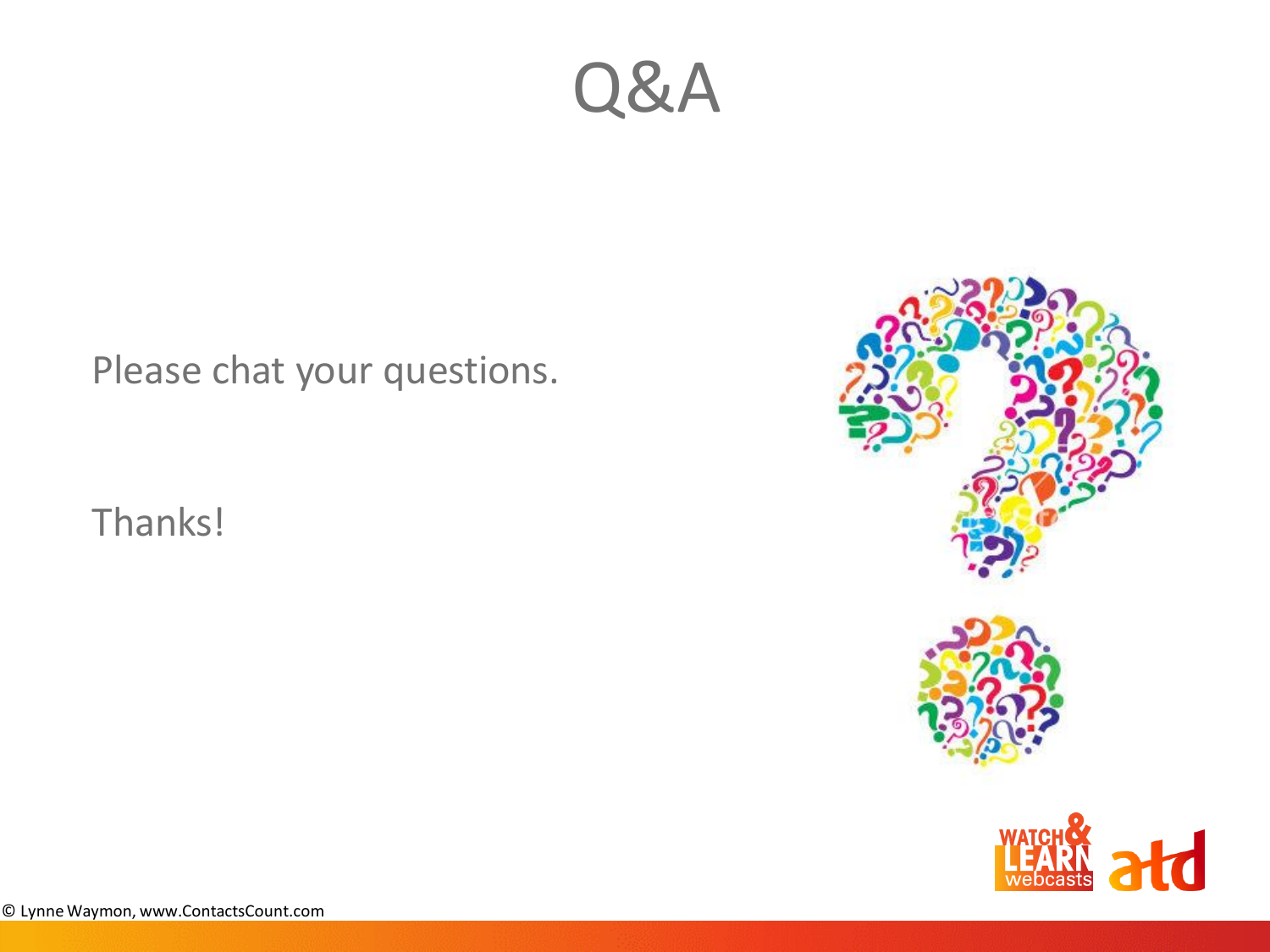## How to Tell A Story with Ease

- Find a role model to learn from
- **Practice with people you know well**

**Hint:** For making it a conversational habit



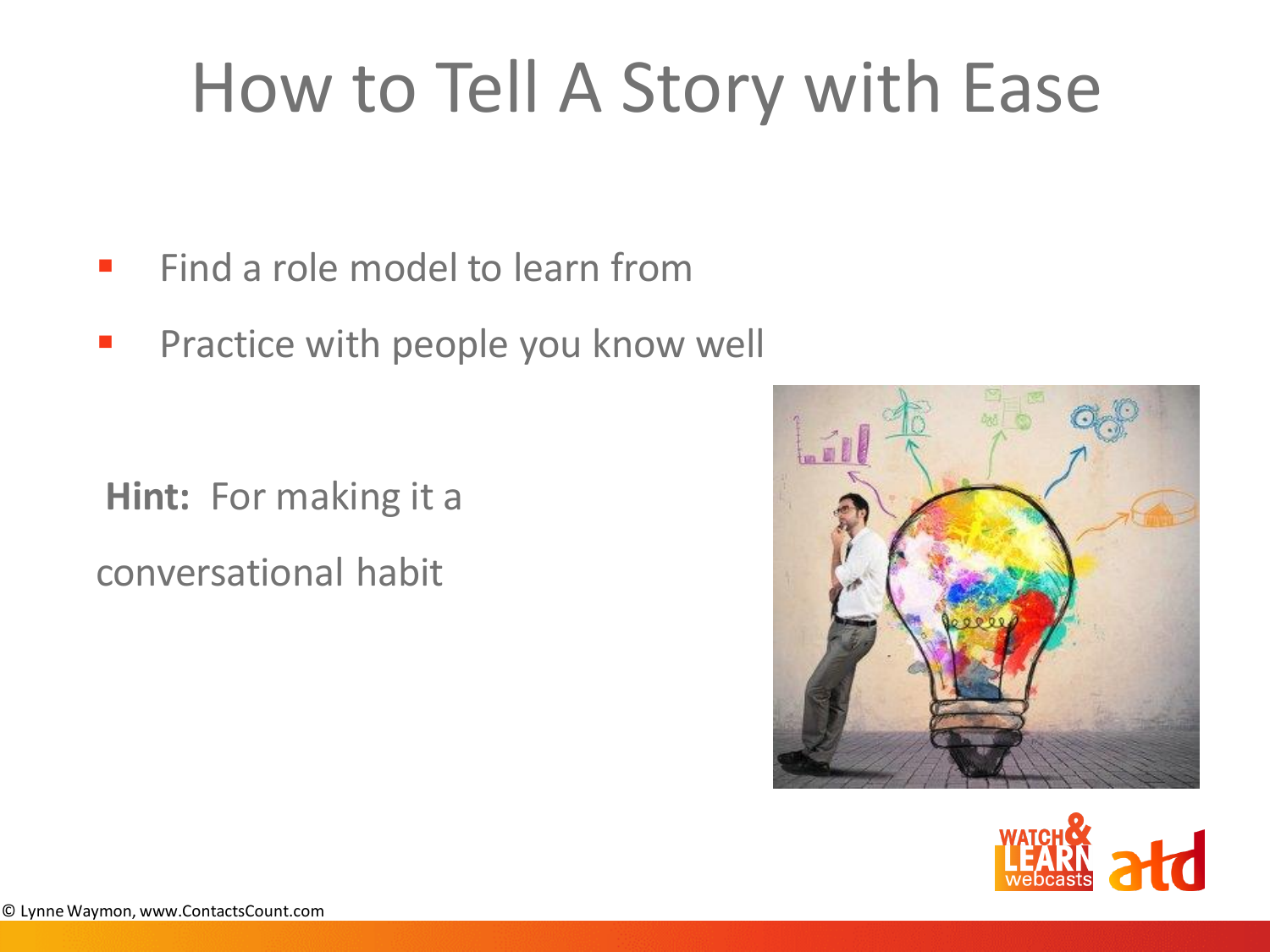## How to Begin Your Story

- In response to "What's new?" or "How have you been?"
- $\blacksquare$  When there's a lull in the conversation.
- "Something happened that reminded me of you/your experience . . . "
- Segue with a transition sentence such as, ""I've been meaning to tell you what happened at the conference . . . "

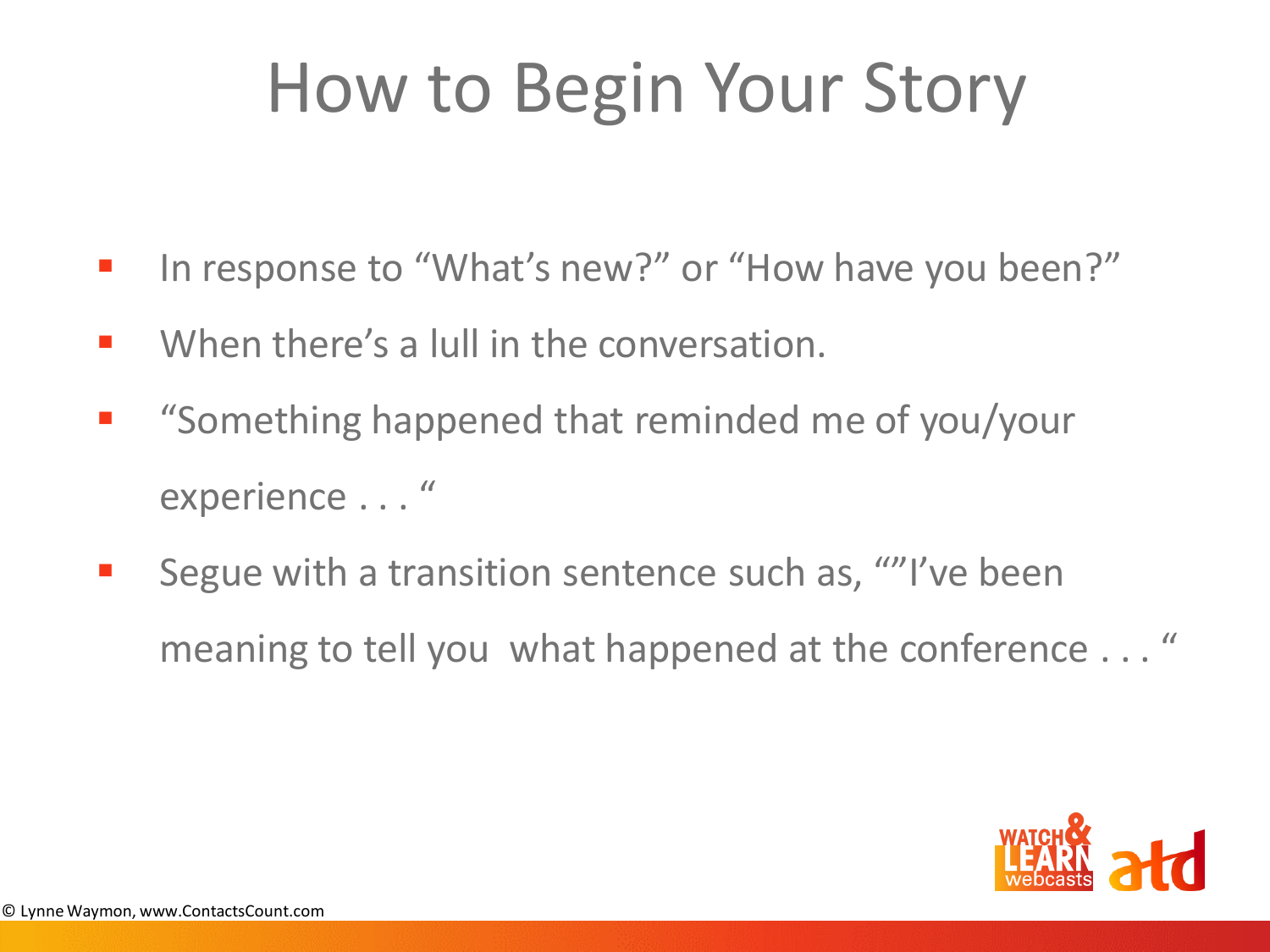## Telling Your Story

- **Take out all** extraneous details
- Help the listener be there with you, feel what you felt, see what you saw
- **E** Quote other people



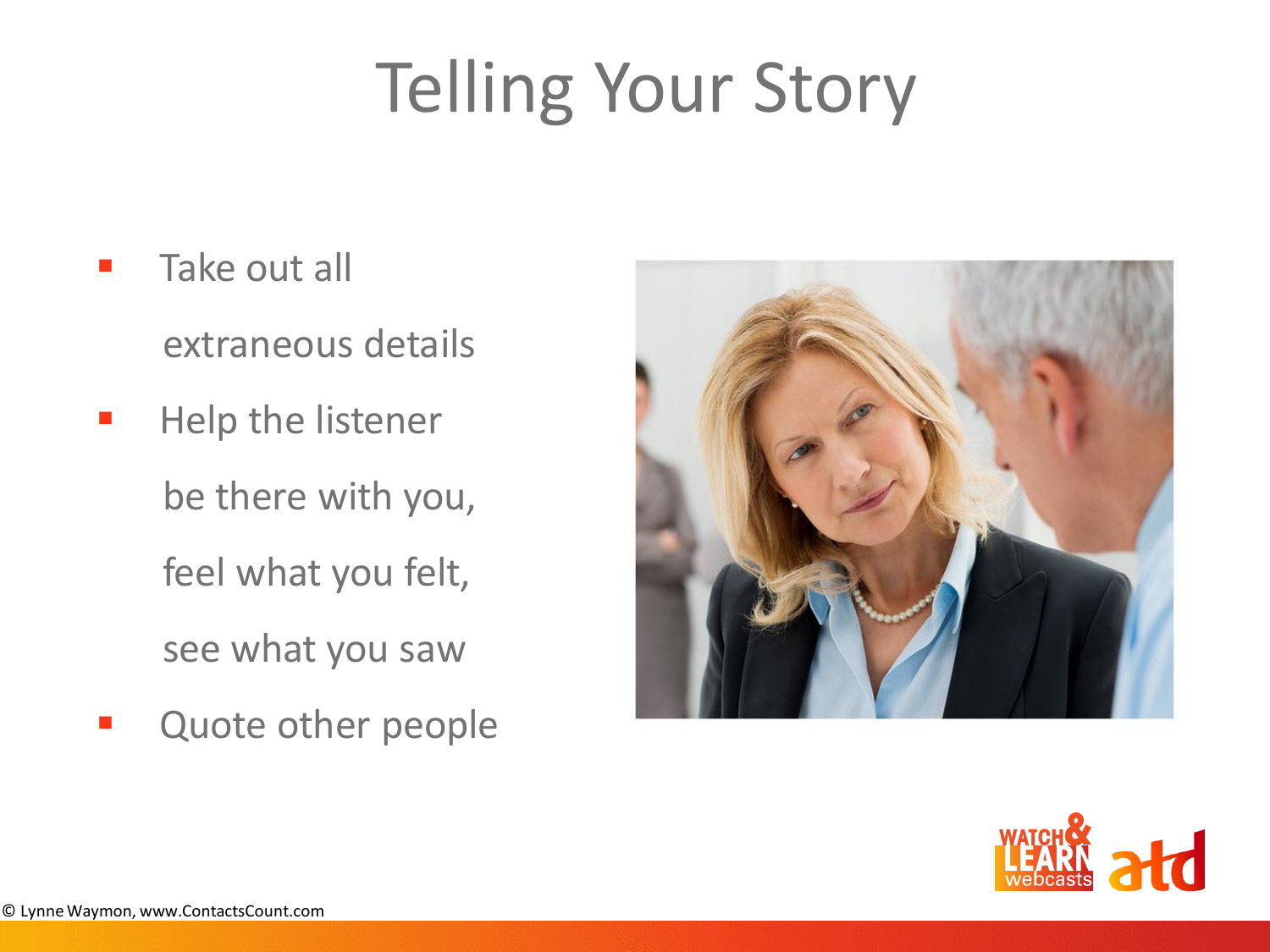## Telling Your Story

- Pace: Vary the volume & speed
- **<u>■** Punch: Important words or phrases</u>
- **Pause:** When it makes the story better



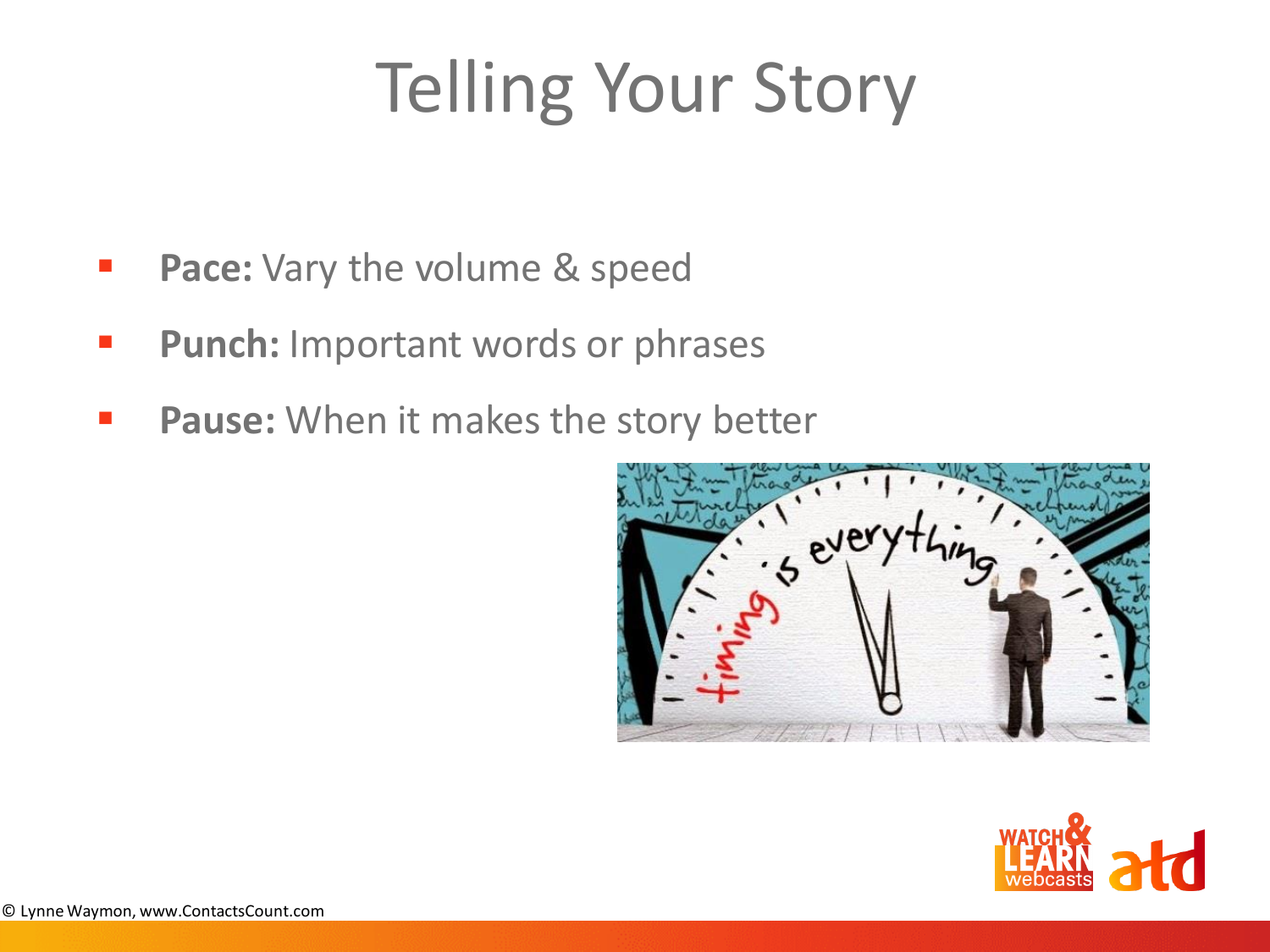# Avoid Bragging and Grandstanding

- Be amazed and humbled by your own success
- Give lots of credit to others



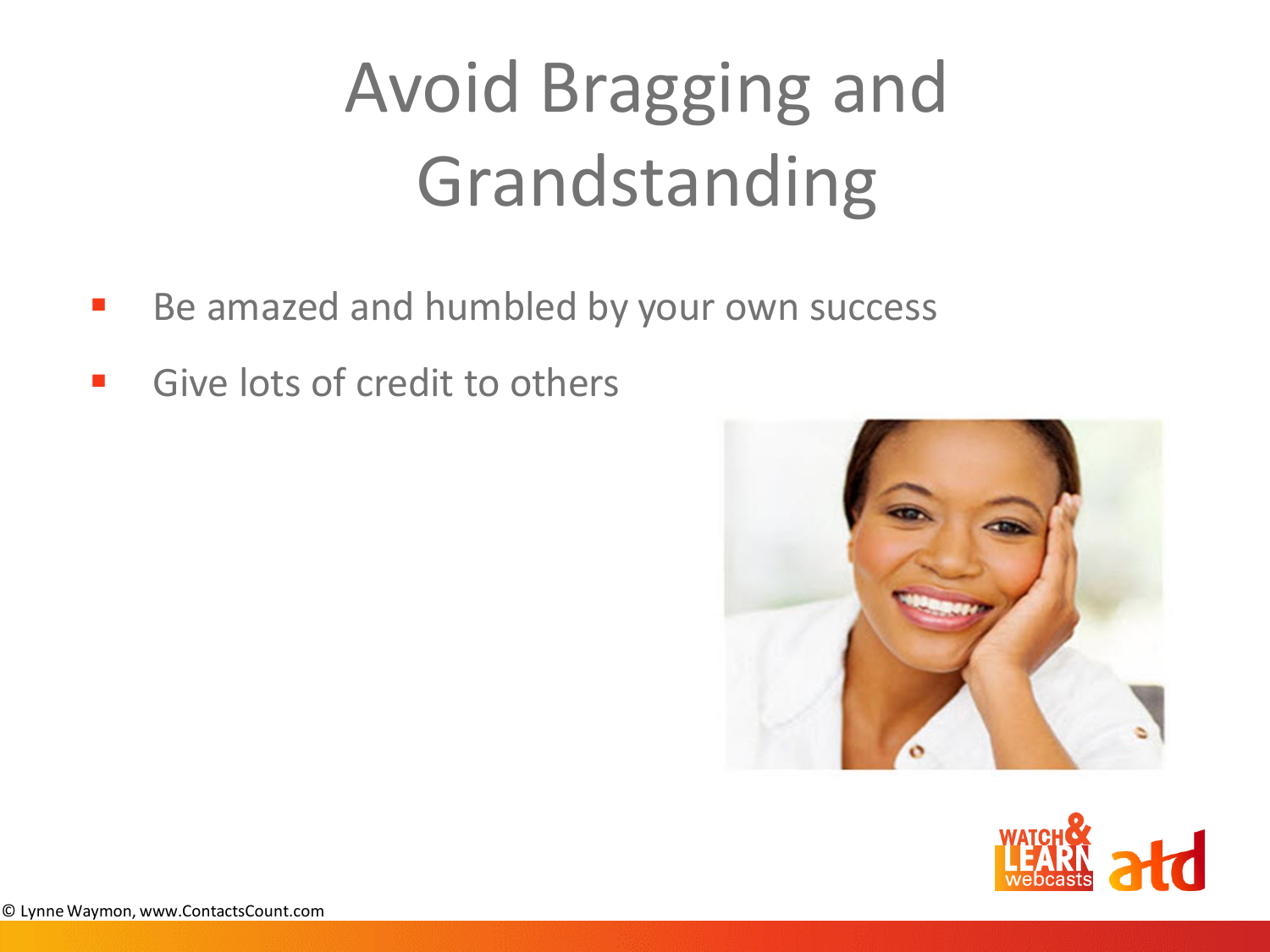## Avoid Bragging

- Remember what Will Rogers said
- Watch a role model who is comfortable telling stories without hot-dogging



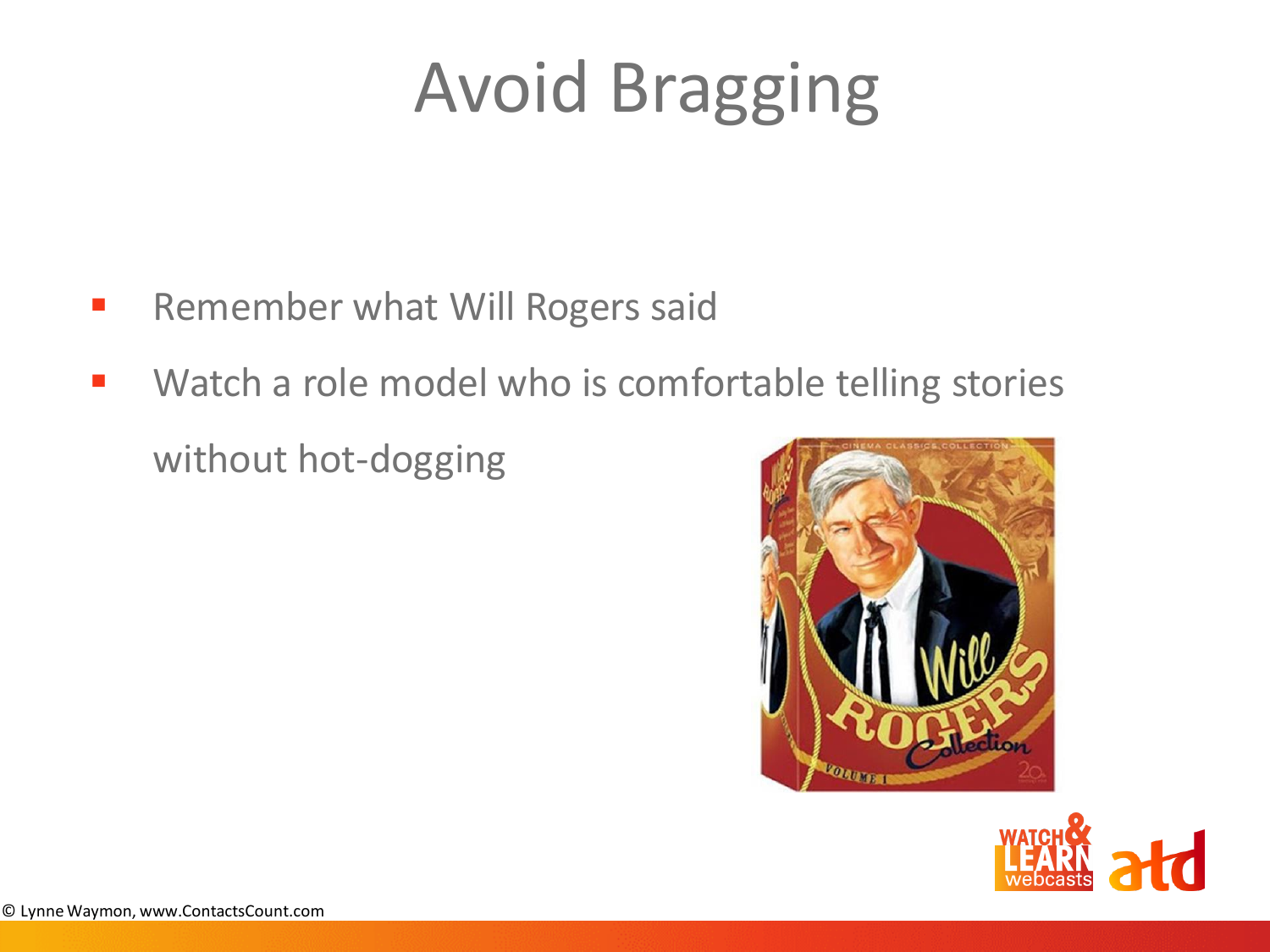#### Poll: Benefit for You? choose one

- 1. People will learn more about my expertise, my character and competence.
- 2. I'll have more influence so people will want to work with me, recommend me, hire me, and help me.
- 3. My "light" won't be hidden under a barrel.
- 4. People will respect me and the value I bring.
- 5. More visibility will attract better projects.

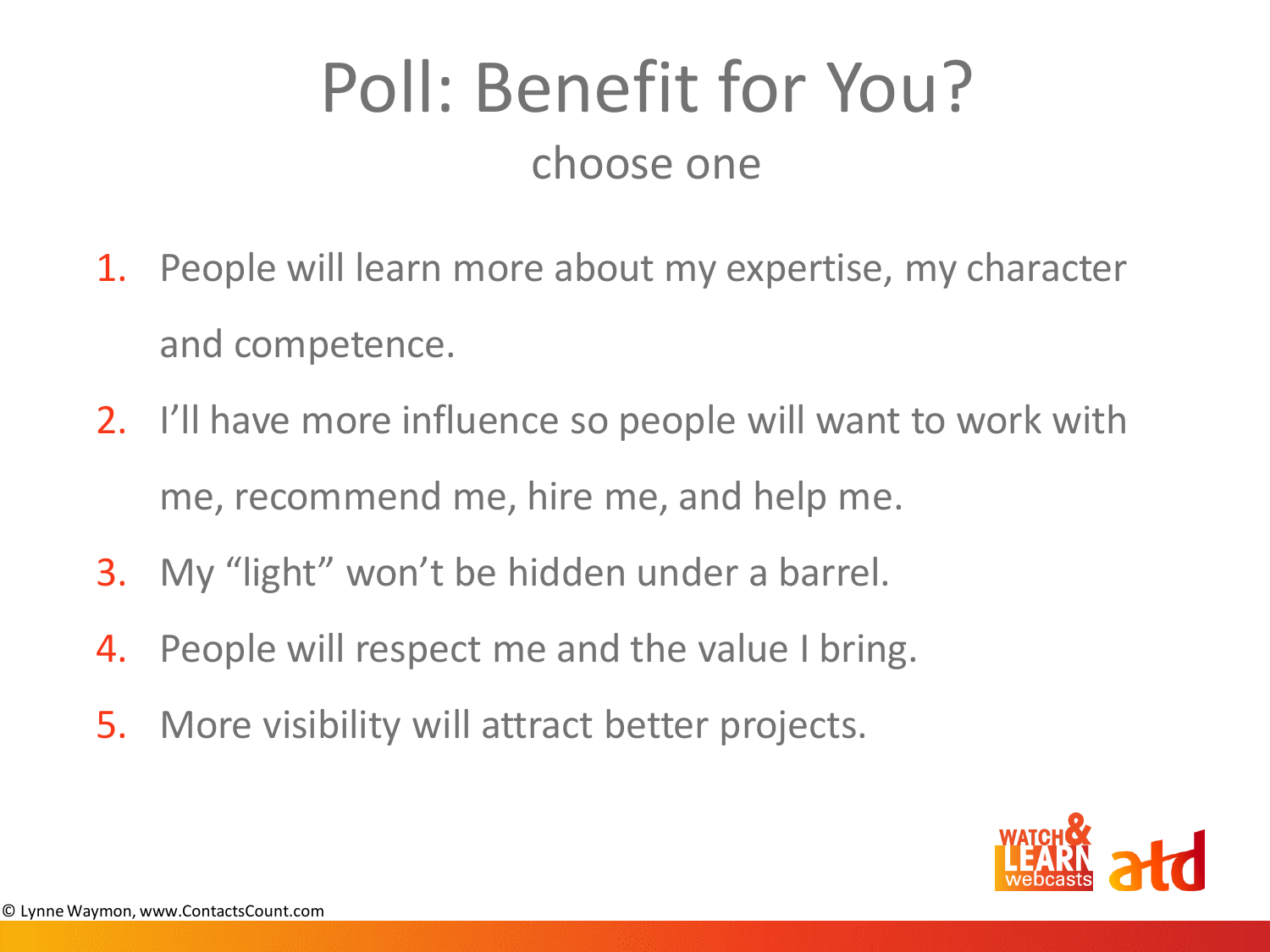#### Activity: Just Notice

- Brainstorm with colleagues about things you've done that you might turn into a conversational story that teaches who you are
- Choose things you've done at work or in your leisure time
- Be sure to give your colleague a turn so you can help him find a story

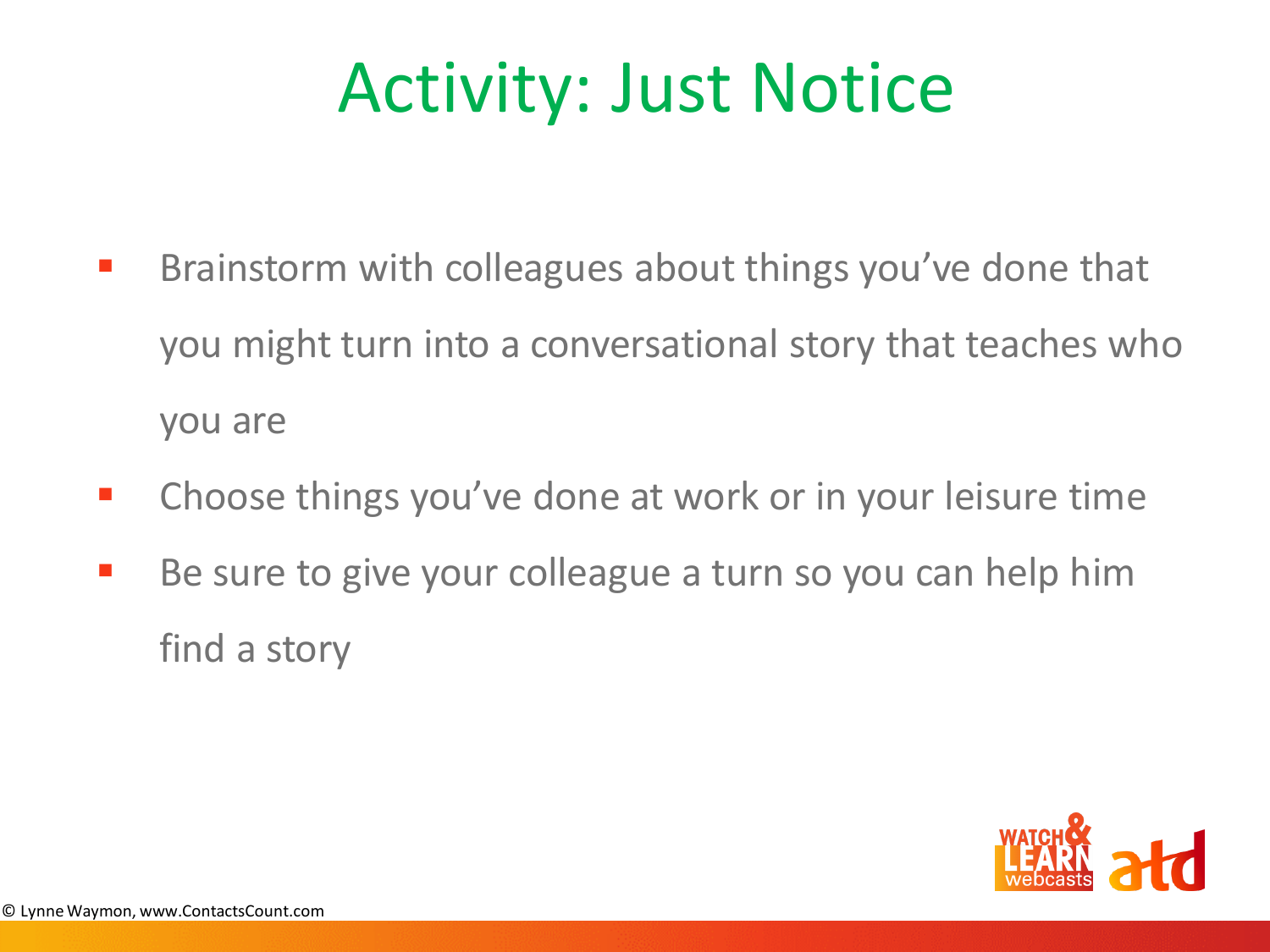#### Activity: Make Stories Teach

- 1. Make a list of 3 people with whom you're currently developing a relationship.
- 2. Next to each name, write one thing you'd like to teach that person to expand their knowledge of you and your expertise, character, and competence.
- 3. Now think of something you've done that will teach each person you listed about an expertise or quality.

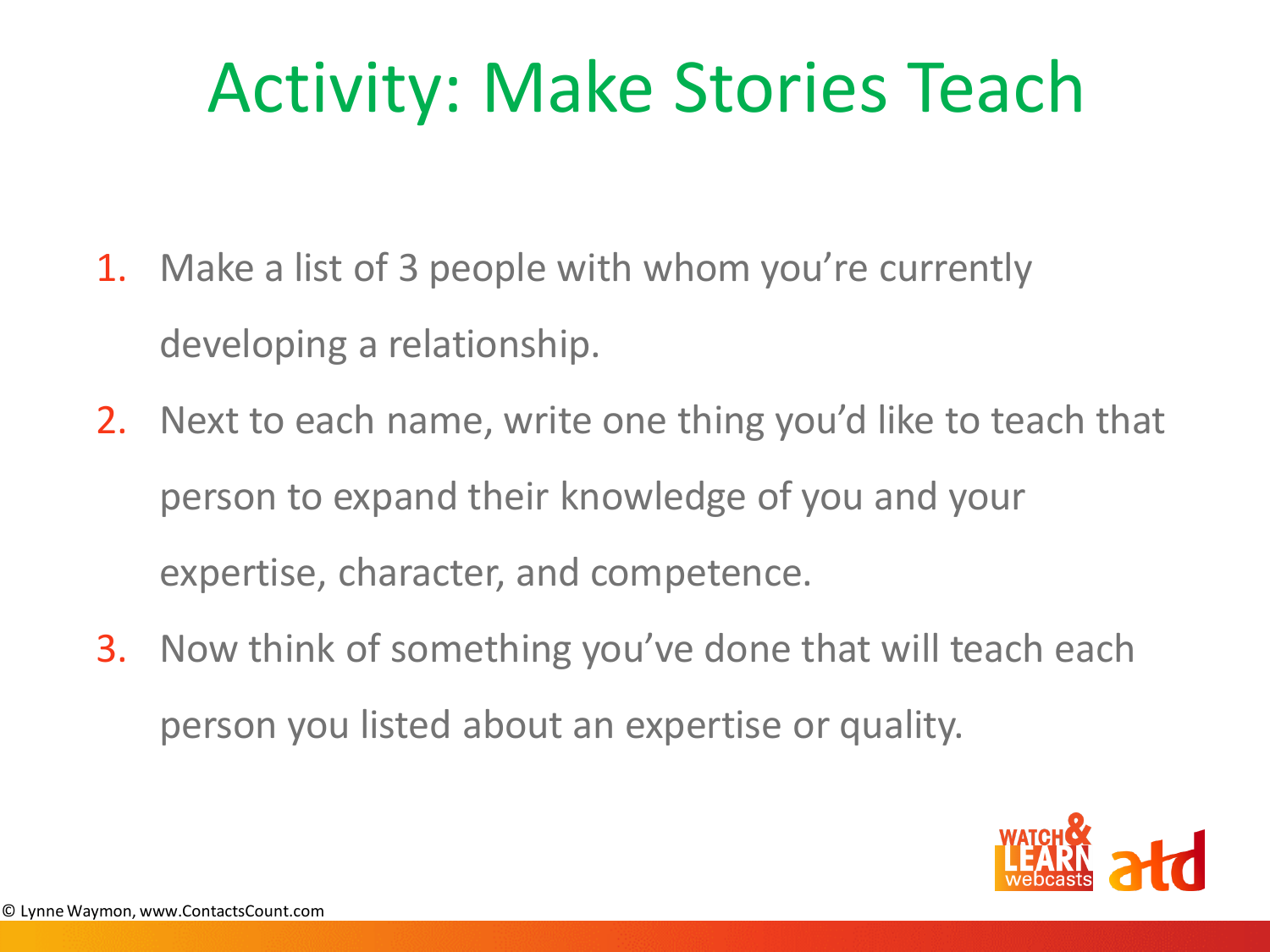## Activity: Write A Story

- Make notes about a story you might tell to one of the people on the list you made
- Use the 5-part formula
- Does it have a turn-around to make it interesting?

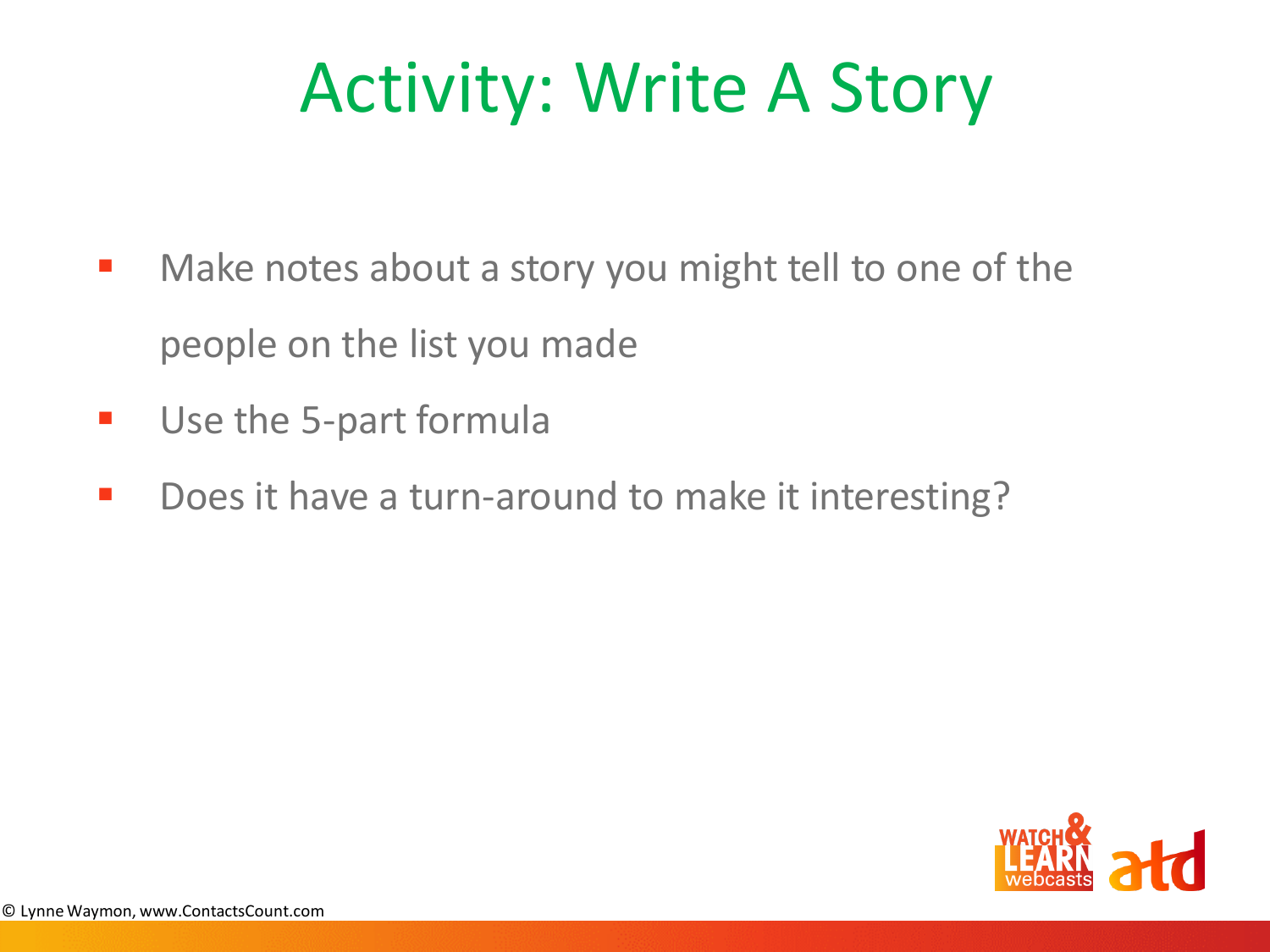## Activity: Tell Your Story

- Tell someone your story. Use your notes, if you like.
- Ask the listener: "What do you know about me after hearing the story?"
- Ask yourself: "Is that what I want to teach?" Get tips from the listener and revise.

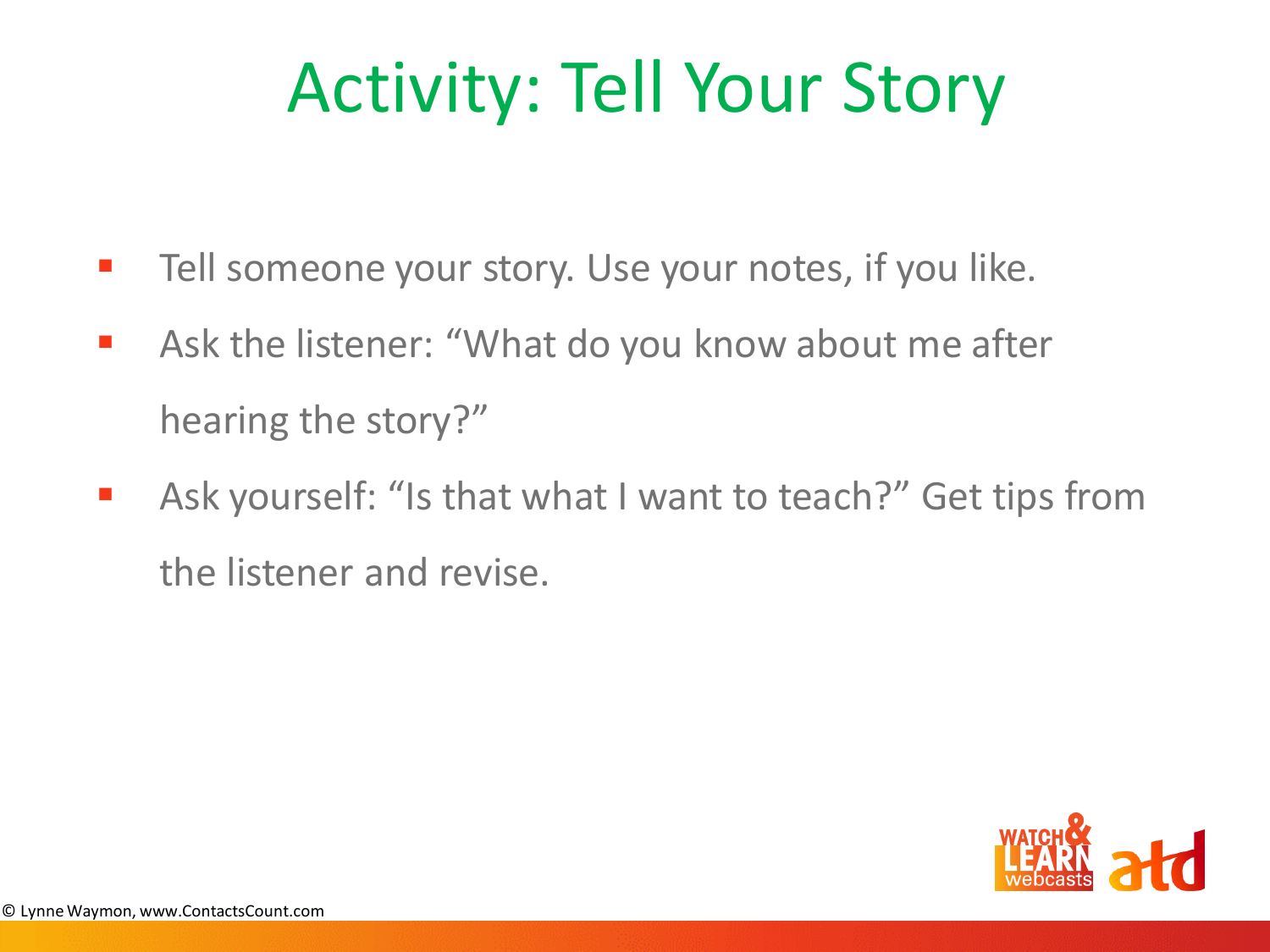### Activity: Coach Others

- **E** Listen to a colleague's story.
- Make suggestions to help it follow the S-U-C-C-E-S-S formula.
- Tell your colleague what the story teaches you about her character and competence.

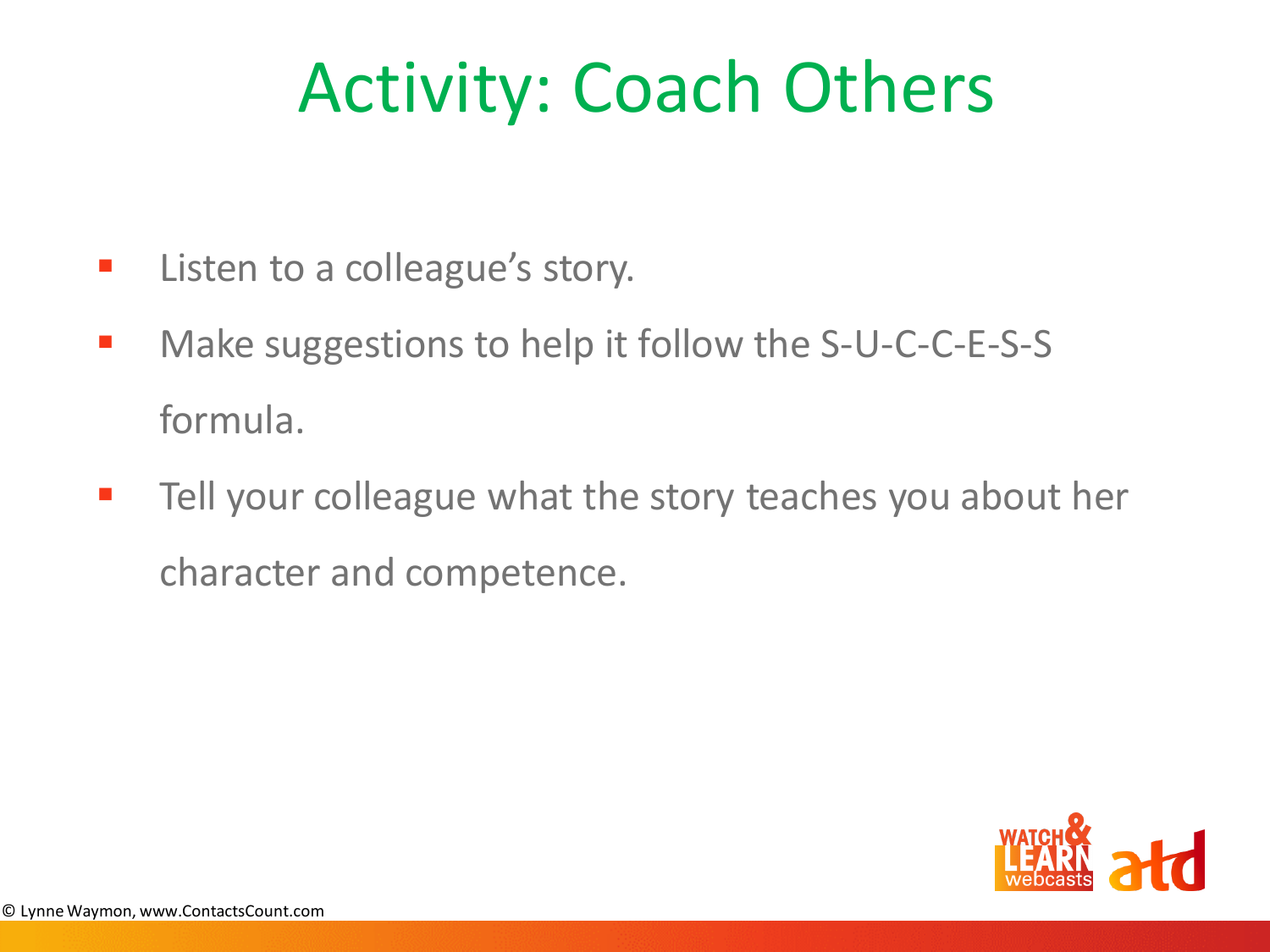Q&A

Please chat your Questions and Comments.